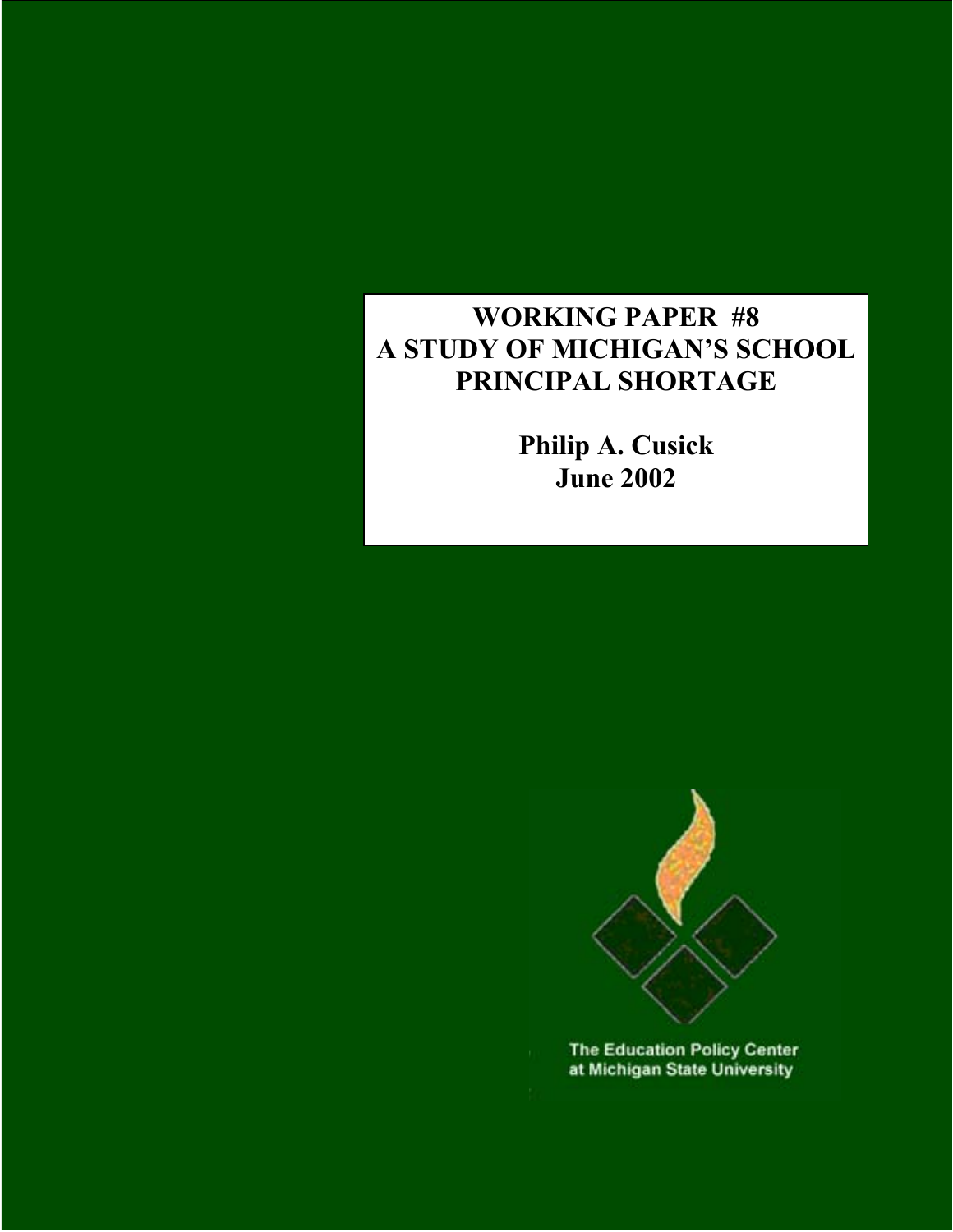## **A STUDY OF MICHIGAN'S SCHOOL PRINCIPAL SHORTAGE**

Philip A. Cusick

June 2002

Cusick is Professor and Chair of the Educational Administration Department in the College of Education at Michigan State University. This research was supported by the Michigan Applied Policy Research Funds under the auspices of the Education Policy Center at Michigan State University. Any opinions expressed are the author's own, and do not necessarily express the views of the Education Policy Center.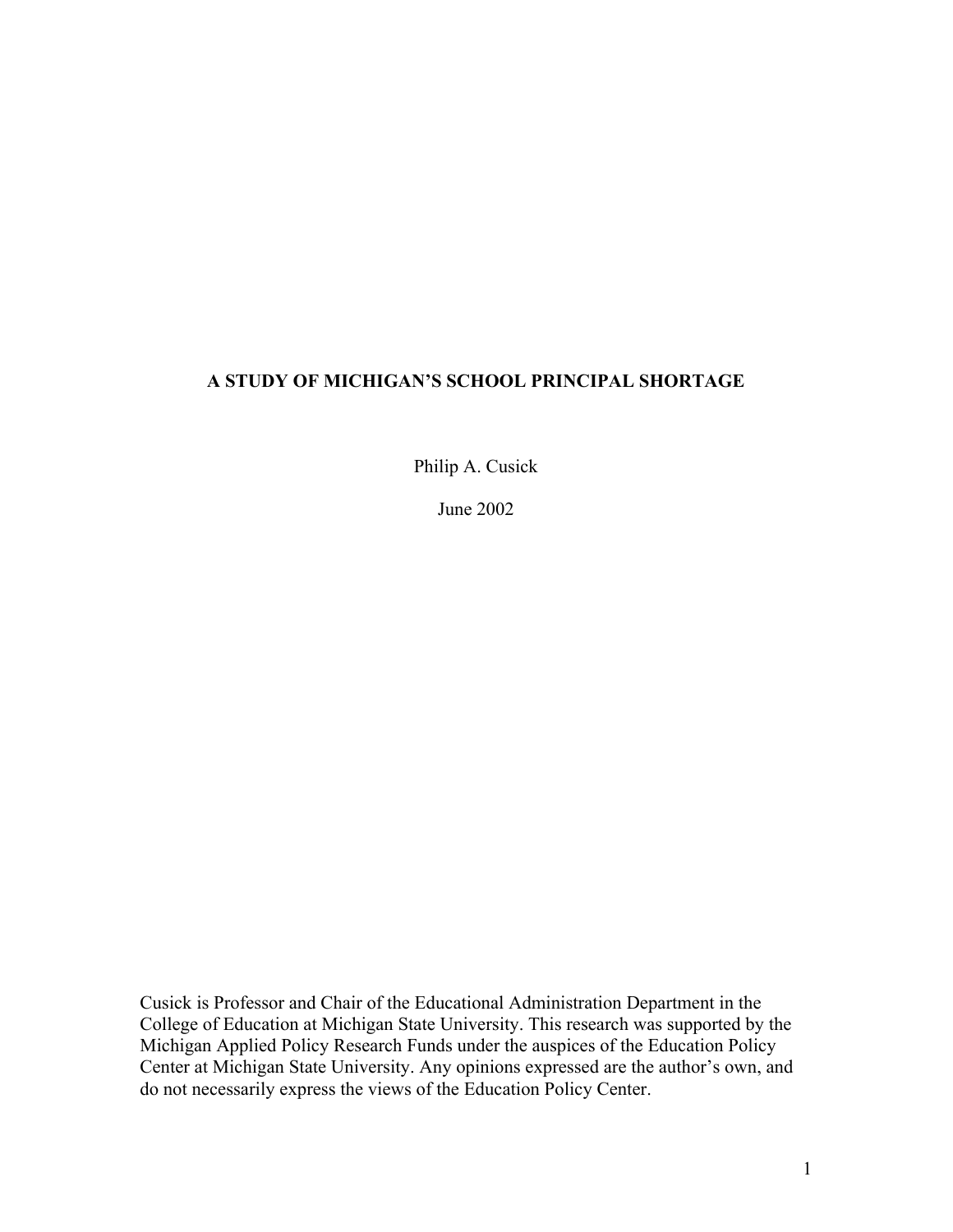## A Study Of Michigan's School Principal Shortage<sup>[1](#page-2-0)</sup>

Philip A. Cusick Michigan State University July 2002

### **Introduction**

<u>.</u>

Fewer Michigan teachers are willing to become principals. Heads of the state's professional associations, superintendents, and principals themselves speak of the declining number of applications. The phenomenon is not limited to Michigan. The U.S. Bureau of Labor Statistics, for example, predicts a 10 to 20% percent increase in vacant principal-ships through  $2008.<sup>2</sup>$  $2008.<sup>2</sup>$ 

Relying on a survey of school superintendents, the National Association of Secondary School Principals, the National Association of Elementary School Principals, and the Educational Research Service reported a shortage of qualified applicants, particularly for secondary principalships.<sup>3</sup> And almost as many report a shortage of applicants for the elementary principalships. When the researchers asked superintendents to explain the shortage, sixty percent attributed it to inadequate compensation, thirty two percent to stress, twenty-seven percent to the time required, and fourteen percent to conflicts between the community and the school. Thirteen percent of the superintendents attributed the shortage to social problems that make it difficult for principals to focus on instruction. In another study, which examined the teacher's side of the issue, Jordan and his colleagues found fewer than half of the Louisiana teachers who hold principal certification willing to consider a principalship. $4$  Respondents said the job has too much

<span id="page-2-1"></span><span id="page-2-0"></span> $<sup>1</sup>$  The author would like to thank Andrew Pass for his assistance with this study, in particular, with</sup> reviewing the relevant literature, and Mary Stephen, whose dissertation research informed the analysis. 2  $^{2}$  U. S. Department of Education. (1995). School principals in the United States: A statistical profile: 1987-88 to 1993-94. Washington, D. C.: U.S. Department of Education.

<span id="page-2-2"></span>Education Research Service. (2000). The Principal, keystone of a high achieving school: Attracting and keeping the leaders we need. Alexandria and Reston, VA: National Association of Elementary School Principals, and National Association of Secondary School Principals.<br> $^{4}$  Jordan D. W. McCauley H. S. & Comeaux J. B. (1994). The surf

<span id="page-2-3"></span>Jordan, D. W., McCauley, H. S., & Comeaux, J. B. (1994). The supply and demand trends of public school principals and administrators in southwestern Louisiana: 1993-1997. Educational Resources Information Center, ERIC Document Reproduction Service, July, 1994.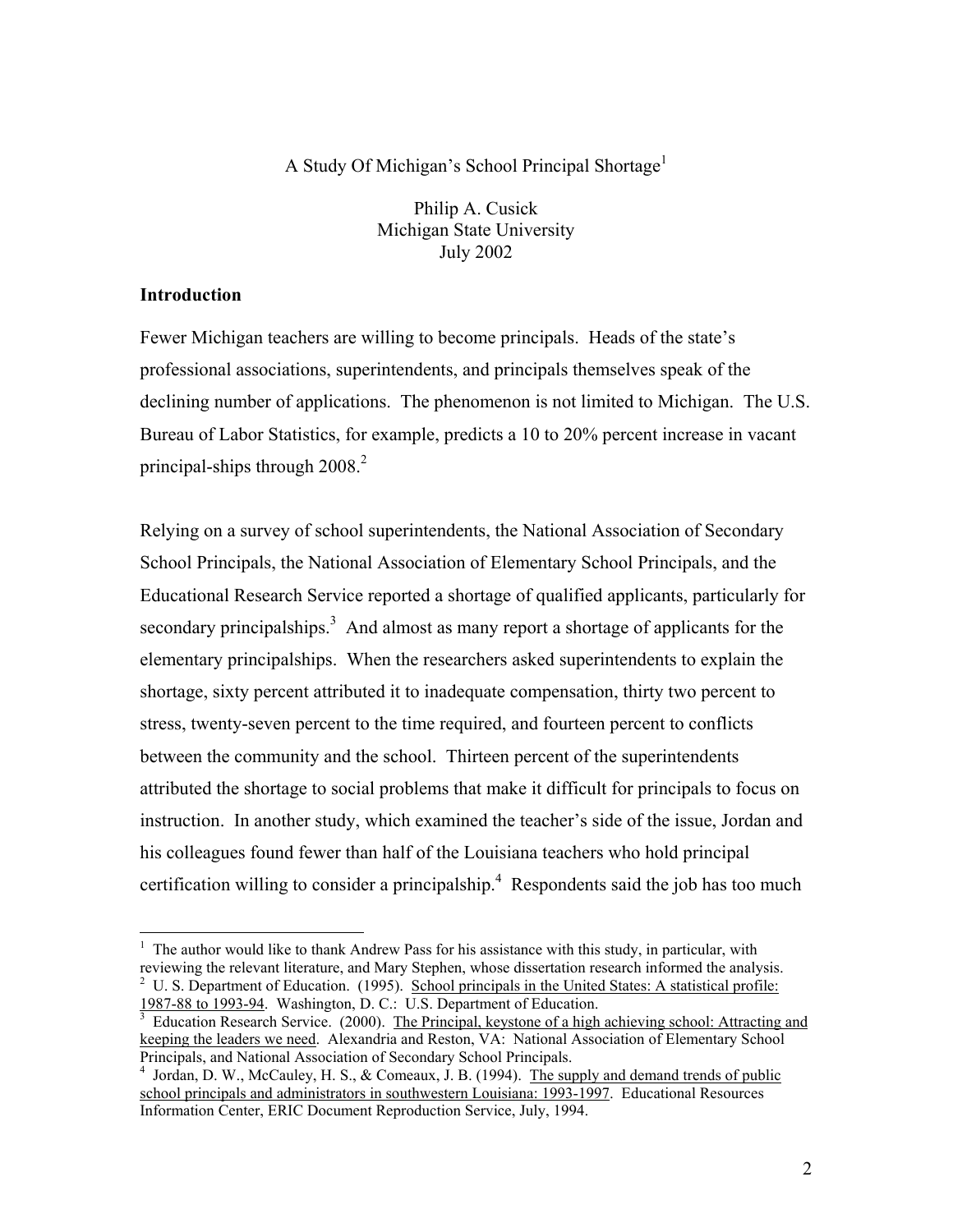stress and responsibility. Similarly, Peters and Cusick found that teachers see principals taking on too many additional responsibilities.<sup>[5](#page-3-0)</sup>

The purpose in this study is to examine this situation in Michigan to see if there is a shortage of applicants, to see what explanations might be given, and if the shortage exists, to see what it might mean for schools. We are dealing only with the shortage of principals. There is no reputed shortage of business managers, curriculum supervisors, or department of education consultants. While there were 100 superintendent vacancies in Michigan in 2002 -- up from about a normal 80 a year — the Michigan Association of School Administrator's (MASA) executive director attributes the increase to the budget situation, not to any generalized problem with finding superintendents: "They don't want to deal with the cuts."<sup>[6](#page-3-1)</sup> One might attribute the shortage to a higher than average number of retirements. But retirements alone should not explain a decline in applicants since the jobs, particularly in secondary schools, have opened up to women and minorities who traditionally were not considered for such positions. So while the number of open positions has increased, the number of potential applicants has also increased.

#### **Method**

1

While widely acknowledged, the extent of the reputed shortage does not lend itself to numerical description. As State Superintendent Watkins says, "Education is a federal issue, state funded and locally controlled," and Michigan's 567 school districts post their own jobs and do their own hiring. There is no state tracking of administrative jobs and many go unadvertised and to insiders. Nor do individual school districts maintain a centralized database concerning these hires. For that reason, we investigated the issue by talking to those closest to it: superintendents, directors of human relations, and principals. We reasoned that, even if their knowledge was restricted to their own and neighboring districts, if their answers were consistent with one another and with the national data, then our findings would be reliable.

<span id="page-3-0"></span><sup>&</sup>lt;sup>5</sup> Peters, W., & Cusick, P. A. (1974). The role of secondary principals in small towns. <u>Secondary</u> Education Today, 15(4).

<span id="page-3-1"></span>Throughout the essay, quotation marks are used for direct quotations from informants.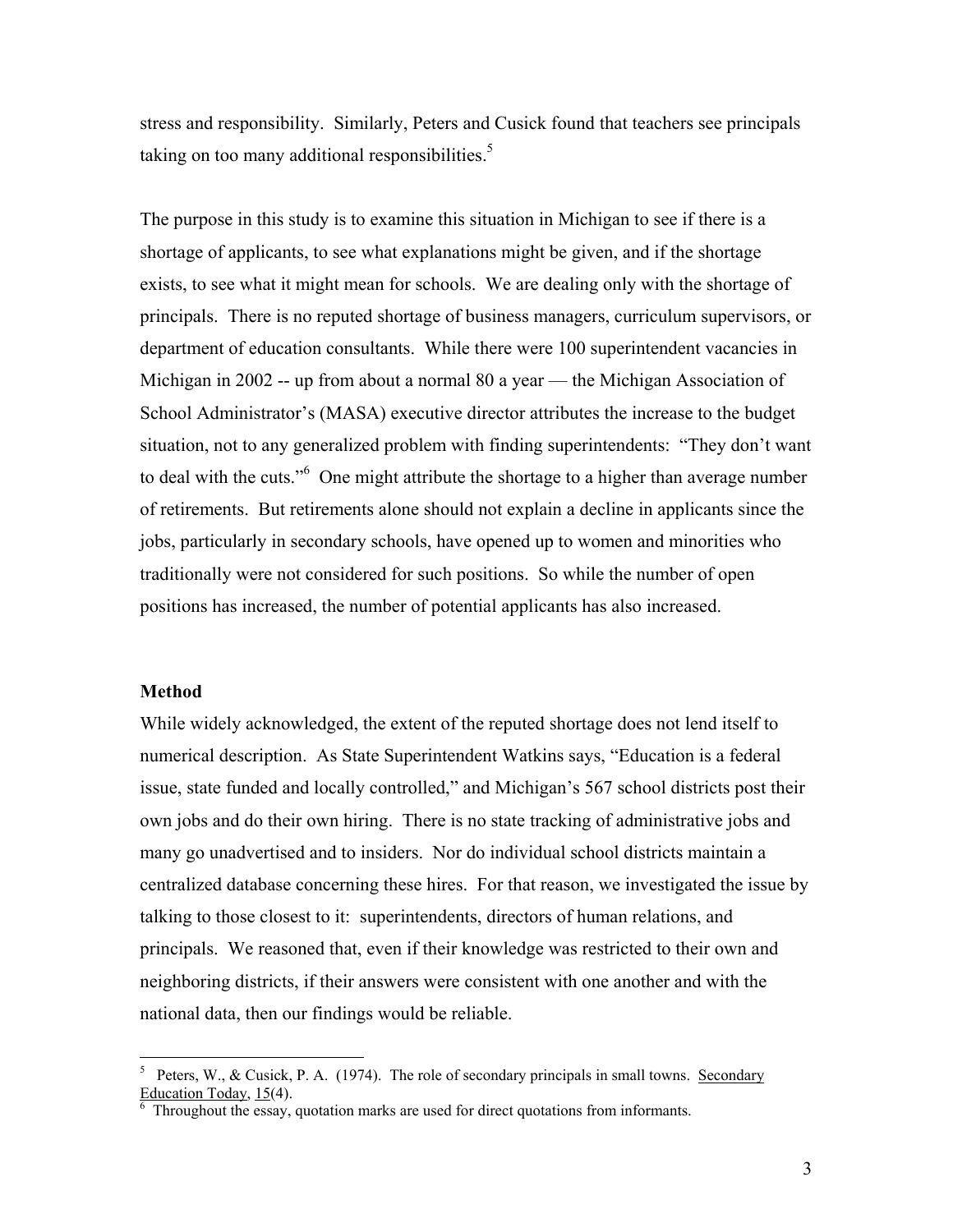We interviewed ten superintendents or human relations directors, ten principals, and one focus group with the administrative team from one school district. In addition, there was a "principal/professor symposium" held at Michigan State University in February of 2001 that brought together administrators and people from university administrator preparation programs, all of whom talked about the situation. Other sources of data include two interview studies undertaken with 25 principals of Michigan secondary schools. One studytook place in 1974; the follow up in 2000.<sup>7</sup> These studies were useful when came to examining how the principalship might have changed and to see if the changes explain the fewer applicants. We organize our results around the central questions of our inquiry.

### **Are Fewer People Applying?**

Everyone to whom we talked said, "Yes, there is a shortage of candidates." The consensus is that the number of candidates for jobs is one half to one third of what it was 10 to 15 years ago. A suburban Detroit principal recounts that last year, his school needed two assistant principals and there were four applicants. And two were unqualified. An urban personnel director says:

In 1989 when we had a principal opening, we had 100 or more openings, and half were qualified. In 1994, we have 30 applicants and 15 were qualified. Now it is 10 or so, maybe five are qualified.

An urban superintendent says:

1

Yes, there is a shortage. In former times, we would have an opening and we would have 40- 50 applicants, and half were qualified. We would go through and say, "Who is the best fit?" Now we don't get near that many; the ones we get are less qualified, and we're worried about filling the slots.

A superintendent says, "Ten years ago we had sixty five to seventy applications; today we get twenty five or so. And the candidates are not as good." Another superintendent:

<span id="page-4-0"></span> $7$  The 1974 study is reported in Peters and Cusick (1974). The more contemporary study is reported in Stephen, M. (2002). The role of the small town secondary principal. Unpublished Ph. D. dissertation, Michigan State University, East Lansing, MI.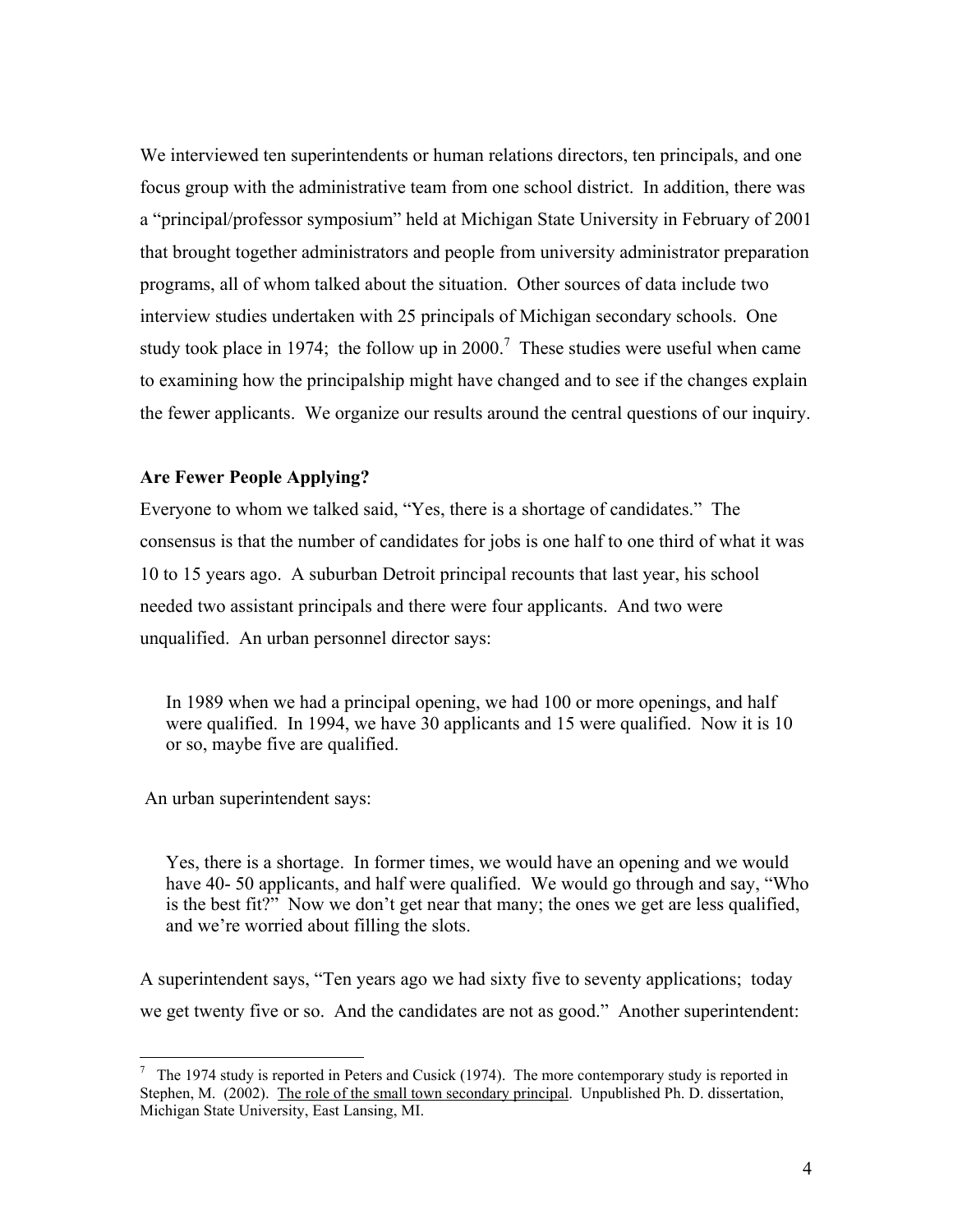"Ten years ago we had 60 applicants, many qualified. Now we get 10 and five of them have not even been teachers." An association director: "Yes, absolutely, there is a shortage; we're not getting the applications for the job." Another: "We had twenty five applicants; two to three of them were qualified." A superintendent: "As long as I've been in education, (the shortage) is the worst I've experienced." Mary Stephen documented similar sentiments in a study of 25 high school principals: "There are two teachers in this building who would make good administrators, but they don't want to touchit."<sup>8</sup> The responses were unanimous and consistent. Everyone to whom we talked agreed that fewer people are applying, and among the people applying, fewer are qualified.

Because our respondents were saying that the applicants are not up to what the district had in mind we asked, "What do qualified and unqualified mean?" A suburban personnel director answered,

It takes seven or more years to be a competent teacher and these people are applying for administrative jobs when they have only three. Some of them are not even tenured. We don't hire the old coach who got along with everybody anymore. We want to see some leadership roles in the schools where they work; the right degrees and internships, and some experience in administration. The applicants don't have that. There is a set of not very good people in for every job. It's the same pool and they are not good candidates.

But while everyone said there was a problem, not everyone said that his or her district was having the problem, and well-to-do districts do not seem to have any problems. A superintendent from one such district agreed that there was a shortage, but he was receiving applications from people working in neighboring districts. He went on to note that the districts from which he recruited will have problems replacing the people he hired.

More attractive districts are able to recruit experienced administrators from their neighbors. One superintendent complained that not only did he have to spend time mentoring newer administrators, but as soon as they had a few years experience, they

<span id="page-5-0"></span><sup>8</sup> Stephen, p. xxx.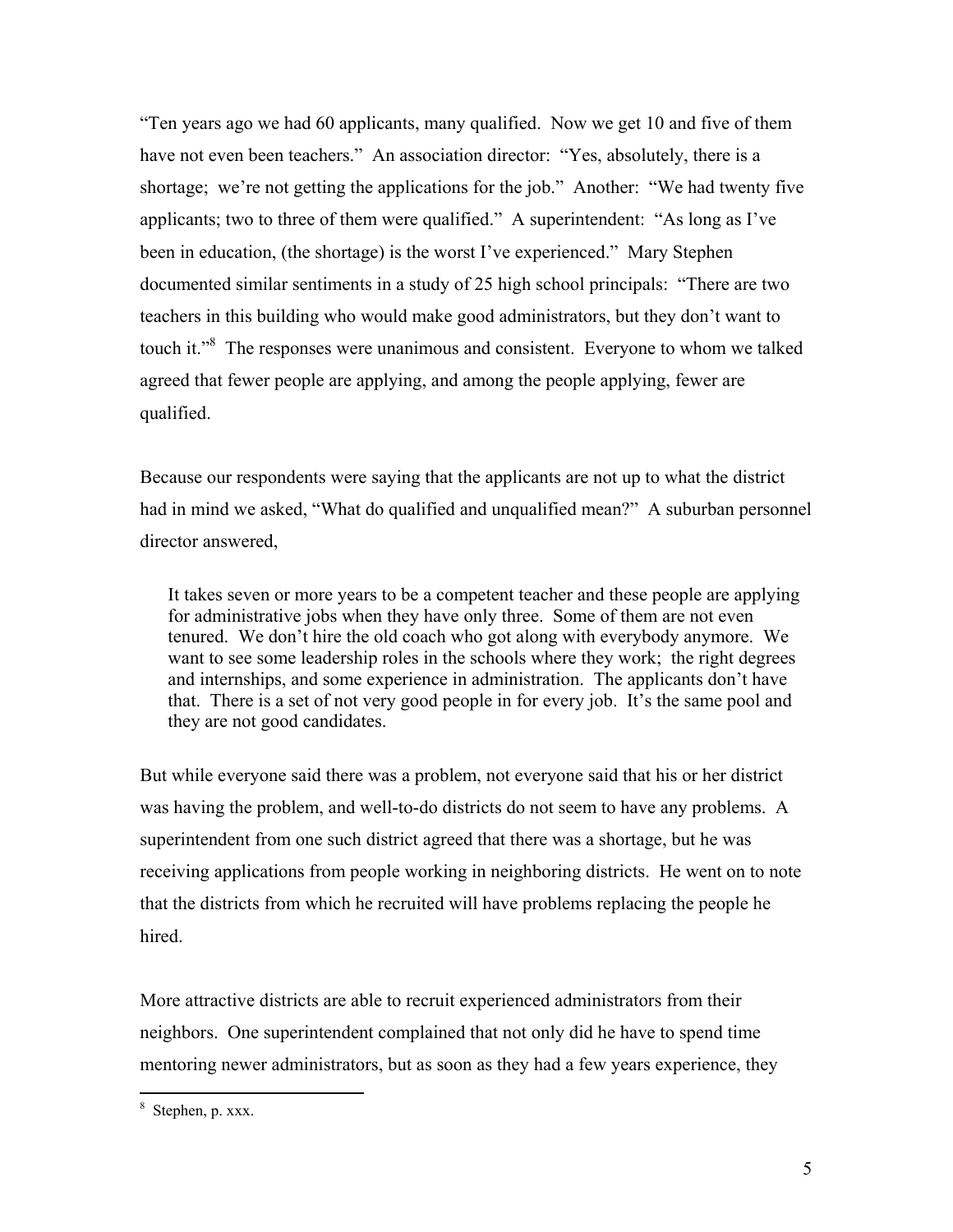were being drawn off by nearby districts. A principal of a large district recounted that of four assistant principals in his school, only one had as many as five years experience, the rest had one or two. He attributed the situation to the recruitment of experienced assistants by neighboring schools.

There is the matter of whether fewer applicants mean a shortage or merely a relative decline in the memory of our interviewees. We note here that for the administrators to whom we talked, ten to twenty years ago is an important referent; it was then that they entered administration and it was then that administrative jobs attracted up to 100 applicants. Their recollections of that time go like this: The district advertised an administrative job. Forty to fifty people -- many of them qualified -- applied; the superintendent and the board considered the "best fit" and made the decision. Unsuccessful applicants applied to other over-subscribed openings. Now the situation is in the candidate's rather than the district's favor; it is a seller's rather than a buyer's market.

Our respondents may think that the past surfeit of applicants was normal and the present situation, abnormal, but every other industry has to recruit more actively in the  $1990s$  $1990s$  $1990s$ .<sup>9</sup> Why should school administration be exempt? One of our informants said as much: "(The shortage) is everywhere. Two years ago, I could not find an English teacher. Did you ever hear of a shortage of English teachers?" We did not. As such, we will suggest that the issue may not be a problem, rather a new reality that requires a more pro-active approach. And indeed, that is what we found. Superintendents and school boards are working harder to recruit and train the people they want. Agreeing that the number of applicants was down but being careful not to use the term "shortage," the personnel director of one of Michigan's middle cities described how his district was adjusting:

For a principalship, we had 15 applicants and 7 were qualified. We had an assistant superintendent for curriculum and 10 of the applicants were qualified. We had three

<span id="page-6-0"></span><sup>&</sup>lt;sup>9</sup> Fields as diverse as nursing, accounting, information technology and politics report the rising challenge of recruiting participants. See, for example, Abramson, P. R., & Clagett, W. (2001). Recruitment and political participation, Political Research Quarterly, 54(4), 905-916 or Vest, G. (2001). Closing the recruitment gap: A symposium's findings. FBI Law Enforcement Bulletin, 70(11), 13-17.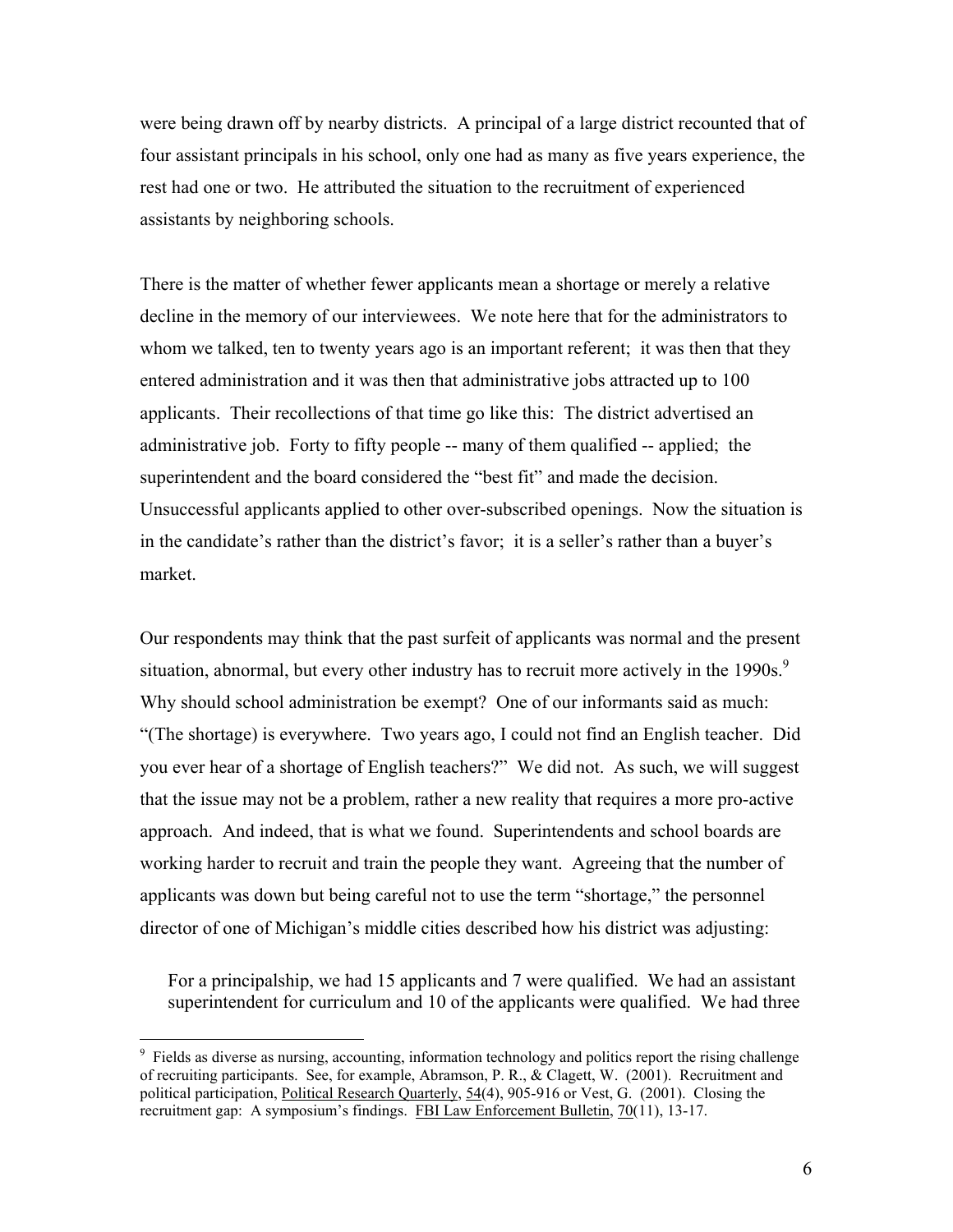grade school principal openings and we had 20 applicants, half internal and half external, several qualified. We are asking for educational leadership experience. (What kind?) Curriculum, instruction, budget, internships. We have teachers who work an hour or more a day with the principal and we pull our applicants from that crew. We don't have trouble getting the applicants who can do building management (and) be instructional leaders. The job is more demanding, but there is no shortage now. And we have 8 teachers signed up for area leadership academies.

So while there is a general agreement about the decline in the number of applicants, we found that the problem is not evenly distributed, some districts are not affected, and some, because their administrators are recruited away, doubly affected. But districts are finding ways to deal with the issue, and as such, it seems less a problem than a new reality. We mentioned above the suburban Detroit school that had four applicants for two assistant positions. But among the four, the principal said that two were qualified and those two took the jobs. Similarly, after a suburban Detroit superintendent agreed, "Yes, there is a shortage," he described what he did to find a principal of his 1000 student high school: "The board raised the salary to \$100,000; the position was advertised around the state; and many well-qualified applicants entered the pool. We hired the person we wanted."

A superintendent of a rural school had already identified a guidance counselor from his former school and when he had an administrative opening in his new district, he recruited that person. In addition to personal efforts, districts are developing administrative internship programs. Intermediate School Districts (ISDs), among them Oakland, Macomb, Wayne, Shiawassee, Kent, St. Clair, and Jackson, create pools of applicants often in cooperation with universities where the prospective administrators are working on masters' degrees in administration. In those cooperating districts, administrators identify promising teachers, provide some release time, and then invite them to participate in some aspects of administration for up to a year. Sometimes the intern does her or his work in her own school, sometimes in a neighboring school or even a neighboring district. Intern programs are run in, to name a few places, Birmingham, Battle Creek, Traverse City, Bloomfield Hills, and Lansing. Internal training of replacement administrators is not limited to Michigan. DeAngelis and Rossi report that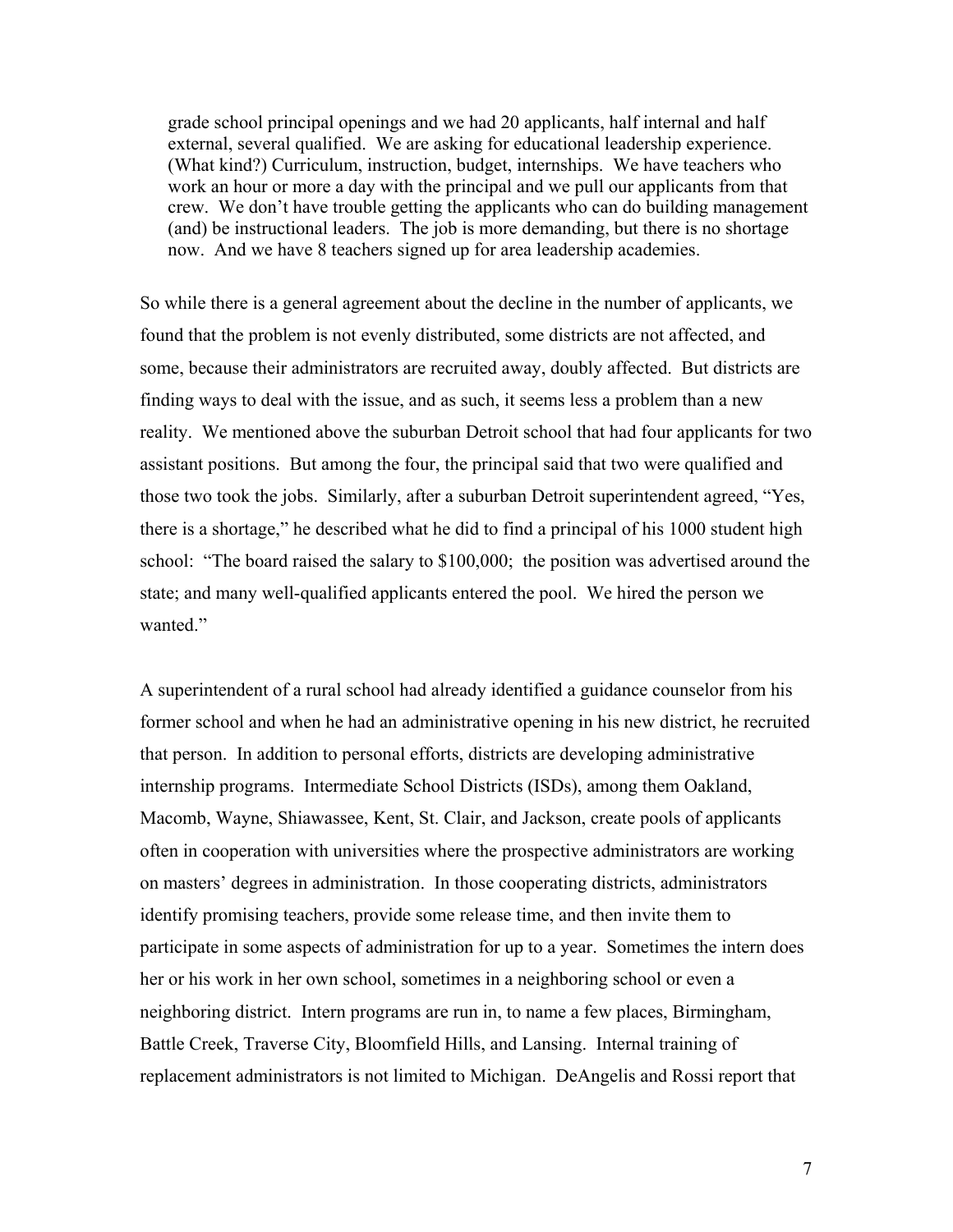many suburban and fifty percent of urban school districts have such programs.<sup>10</sup>

An additional consideration is that the major source of candidates for the principalship come from the pool of teachers who have masters' degrees in educational administration and/or who participated in school leadership activities. There is no shortage of either. All of Michigan's public and several of the state's private universities offer masters degrees in school administration and none report a decline in enrollment. Further, schools have become training grounds for teachers interested in administration. Michigan's Public Act 25 (1990) encouraged teachers to participate in school governance, and schools across the state now have committees of teachers taking some responsibility for school leadership. Some lead professional development seminars for their colleagues, others collaborate on school improvement teams. Recently, the superintendent of a large northern district filled nine administrative openings by moving teachers from teacher-leadership roles into administration through an internship program. In their first year, the "interns" were provided with continued mentoring. The superintendent considered mentoring important because of what he called, "the aloneness and isolation of the (administrative) job." While he recognized that the practice of removing teacher-leaders from their schools may not be good for the particular schools that lose a teacher-leader, he argued that the district had institutionalized a continuous training program for teacher-leaders as well as for administrators.

One school district, large and in suburban Detroit, has identified the problem as the principal being overburdened. So, the Director of Secondary Education assigned an additional administrator to the high school to take care of curriculum. This is a solution practiced by some schools in other states where an associate principal is in charge of the building and operations while the head principal is assigned to instruction.

In sum, everyone to whom we talked said, "Yes, there is a problem." But then our respondents also explained how the problem is being addressed. Perhaps conceptualizing

<span id="page-8-0"></span> $10$  DeAngelis, K. and Rossi, R. (1997). Programs for aspiring principals: Who participates? National Center for Education Statistics, U.S. Department of Education, Office of Educational Research and Improvement.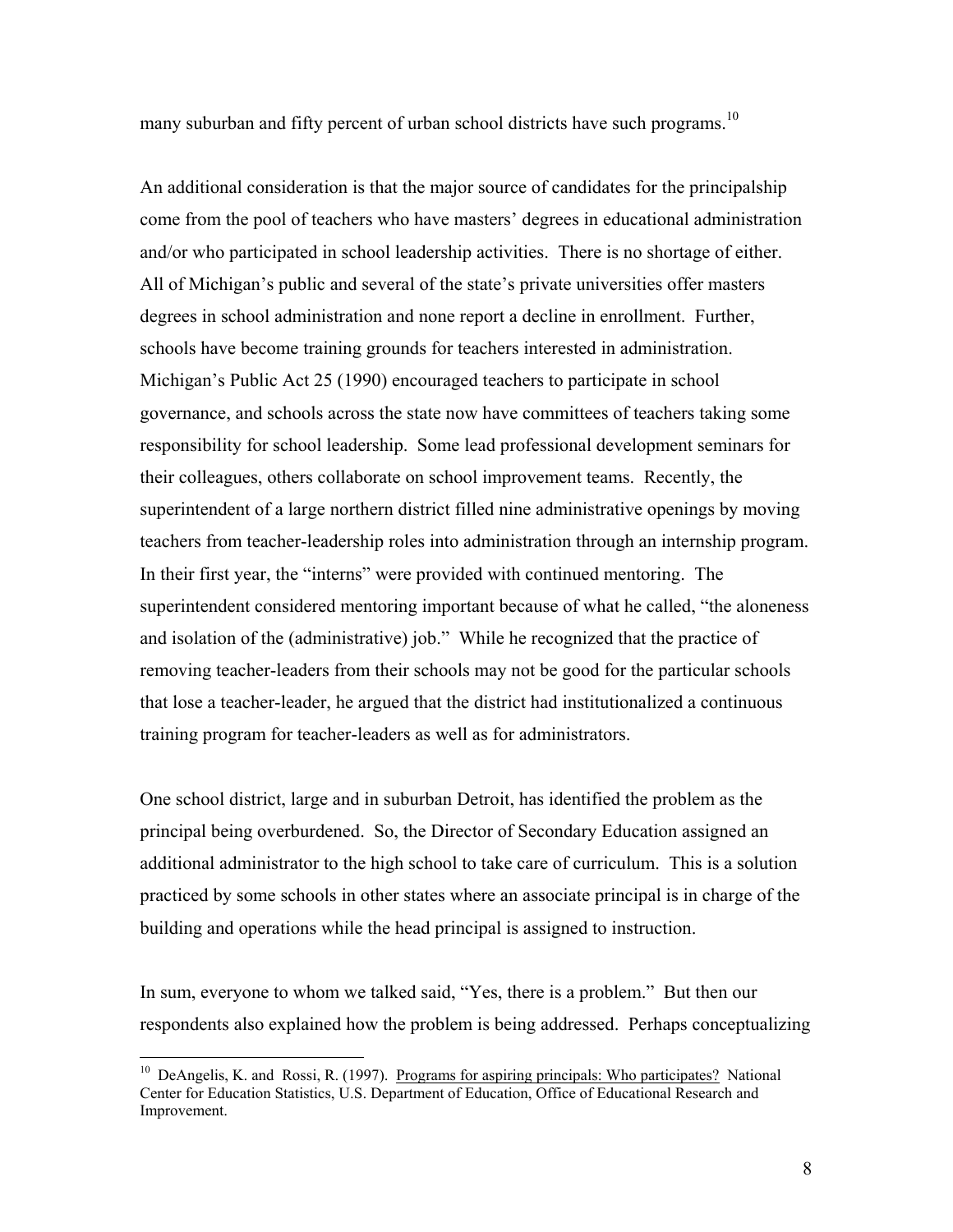the problem as one of a "shortage" is not apt. Instead, the problem might be one of a decline in applicants and a greater need to recruit pro-actively.

#### **Is the Pay Too Low?**

But the fact remains that fewer teachers apply for principal positions. So, we asked the next question, "Is school administration a less attractive job than it was in former times?" Actually, we did not have to ask this question, for as soon as the topic was broached, the respondents -- after affirming a shortage -- went into their explanations. There are, according to our sources, several interrelated factors. The first is money and more specifically, the difference in salary between what teachers make and what administrators make. As a respondent told us, "Rational man is economic man and rational/economic teachers do not see an advantage in taking on extra work, extra days, and extra nights for an additional \$10,000 to \$20,000 per year." Considering that the teachers that administrators would like to recruit into administration are almost at the top of the salary schedule, let us describe some salary differences in the districts we studied (see Table 1).

|               | Top Teacher | Plus duty | Added days for | Elementary | Middle    | Secondary |
|---------------|-------------|-----------|----------------|------------|-----------|-----------|
|               |             | pay       | Administration | Principal  | School    | School    |
|               |             |           |                |            | Principal | Principal |
| Rural         | \$54,000    | 57,000    | Plus $20$      | 55,000     | 65,000    | 80,000    |
| Suburban/East | \$80,000    | 83,000    | Plus 45        | 85,000     | 90,000    | 107,000   |
| Suburban/West | \$70,000    | 73,000    | Plus $20$      | 77,000     | 86,000    | 90,000    |
| Mid-MI Urban  | \$60,000    | 63,000    | Plus 25        | 70,000     | 75,000    | 90,000    |
| Mid-MI        | \$60,000    | 63,000    | Plus $20$      | 78,000     | 85,000    | 90,000    |
| Suburban      |             |           |                |            |           |           |

**Table 1. Salary Differentials Between Teachers and Principals** 

Let us briefly expand on the information provided in Table 1. The top pay for a high school principal in the state is \$138,000. But that is an over-the-top sum with high school principals in the districts we visited making from \$80,000 in a smaller rural district to \$115,000 in a 2000-student school in an eastern suburb. There are no reported figures for Detroit, but principals there earn from \$70,000 to \$130,000 depending on years of service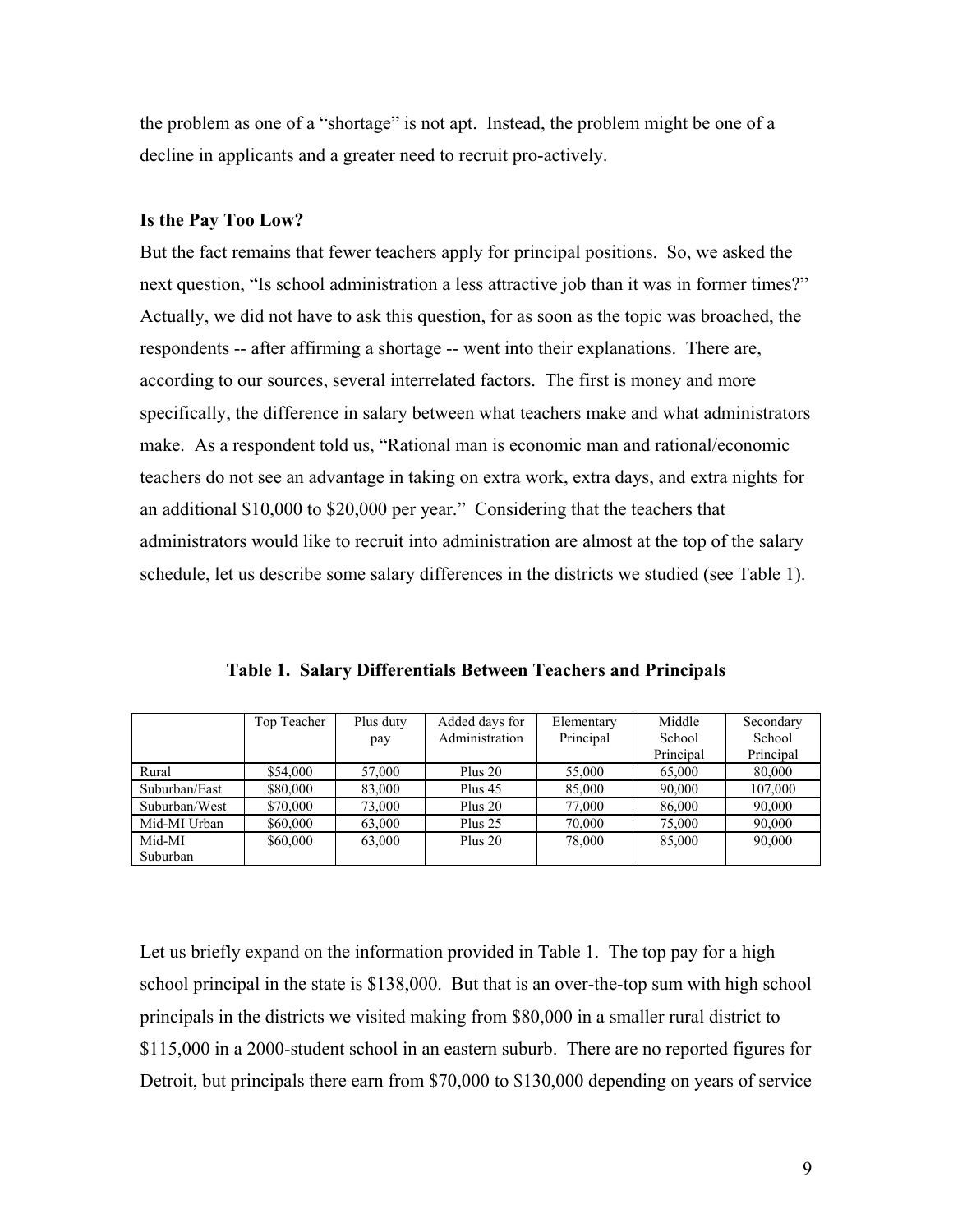and size of school. More specific to the differences, in one rural district, a top teacher earns up to \$54,000; the elementary principal earns \$55,000, the middle school principal earns \$60,000 the high school principal \$80,000. Elementary principals are paid similarly to high school assistant principals, from \$60,000 in the smaller rural districts to \$90,000+ in the more affluent suburbs. In a suburban Detroit district, top teachers make \$80,000. That same district pays elementary principals from in the \$80s, and high school assistants begin at \$84,000. The high school principal earns \$107,000. In another rural district, a top teacher makes \$55,000. The elementary principal starts at \$60,000; secondary principal at \$74,000. Across the districts we studied, administrators -- on average -- make about \$10,000 to \$25,000 dollars more than teachers. And the difference holds across different salary structures. Administrators seem reasonably well paid relative to the teachers at the top of the schedule. But the money is offset by other matters.

One of those is that that teachers already have opportunities to earn more money in school; indeed, the median amount for extra duties is \$3000. At one time, extra duties were part of teachers' assignment, but in the last two decades, duties have become both voluntary and compensated. In a suburban district of 4700 students, there are 81 extra positions listed in the contract and these positions pay from \$28.62 cents per night for keeping the clock at a junior varsity event to \$5576 a year for coaching the varsity football team. Most of the extra jobs pay between \$3000 to \$5000 a year and there is nothing to prevent a teacher from handling two, even three, of these additional assignments. As one of our informants reflected, "We pay \$85,000 for assistant principals, but top teacher earns \$75,000 and with coaching a couple of sports, that teacher is already making \$85,000."

Even with extra duties, teachers do not earn as much as administrators. But administrators work more days. In one district that we visited, a teacher with one activity is paid \$65,000. She or he would receive to \$75,000 for a vice principal-ship, and up to \$87,000 for a high school principalship. But then she would be on assignment for 210 rather than 191 days. In another district, the teacher works 184 days, the high school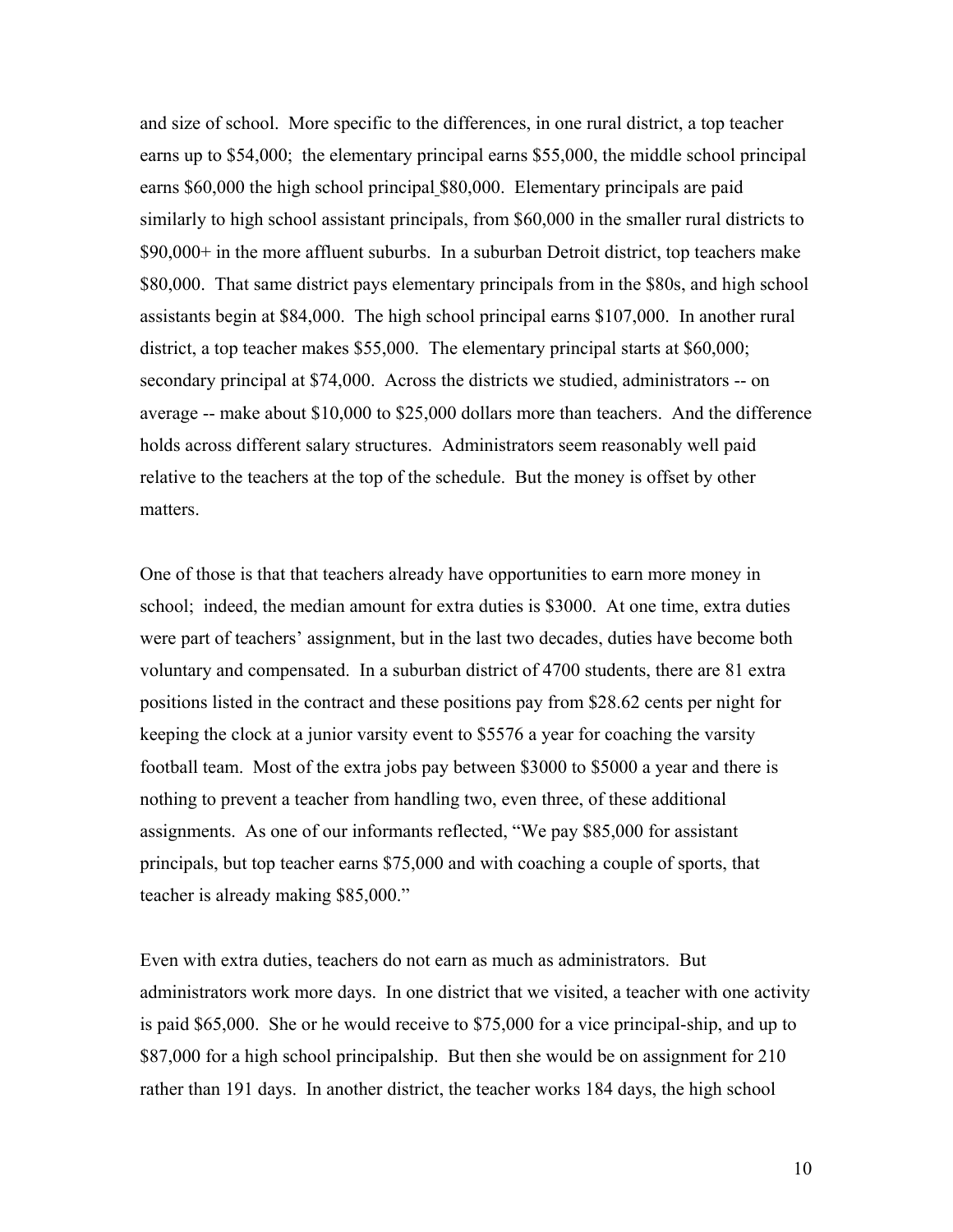principal works 230 days. In a suburban district, the teachers earn \$65,000. The principal earns \$95,000 but works 210 days rather than the teacher's 185 days. In another district, the teacher earns \$65,800 for 184 days; the principal earns \$88,000 for 230 days. In an urban district, teachers earn \$62,000 for 182 days. Principals in that district earn \$80,000, for 206 days. Teachers at the top-of-the-schedule with extra pay for years and activities do not gain that much financially. Speaking of a top-of-the-scaleteacher who just took an administrative job, the superintendent said, "She didn't get any more money. All she did was add four weeks to her year."

Added to extra days is the issue of extra hours. Principals to whom we talked said they earned less per hour and per day than do teachers, for their days are considerably longer. Administrators, particularly those in secondary schools, do not work just days, they work three or four nights a week. High school principals come to school between 5:30 and 7:00 a.m. and stay until the school closes. A suburban superintendent says, "Schools are more complex; for an elementary principal it's three nights a week. For a secondary principal it can be up to six." In the evening, in addition to doing paper work, they attend the student activities, school events and sponsored club meetings that go on until 9:00 or 10:00 p.m. A superintendent laughed when he talked about hiring an administrator who had not been accustomed to working in schools. "This guy came to me on Wednesday and told me he had already worked his 40 hours that week." Principals neither shirk nor resent these extra hours. Even when they complain -- "Do you know how many banquets" I have to attend?" -- they do not resent the obligation. The perception among them is that theirs' is a public job, and they regard their presence at events as important to the smooth running of the event. "They see me, they know I'm there, and things go better." "I always sit on the bench at the games. The kids see me, they know I'm there." And the community members expect the principal to be present. One recounted that when he misses an event, a board member reminds him, "The principal of (the other school) was there but not our principal." The principal of a larger school with assistant principals may have it easier. As the principal of a 2100 student school told us, "I have four assistants, so we divide things up. But if I were principal in (a neighboring school) with one assistant who is also the athletic director, I would be having some problems."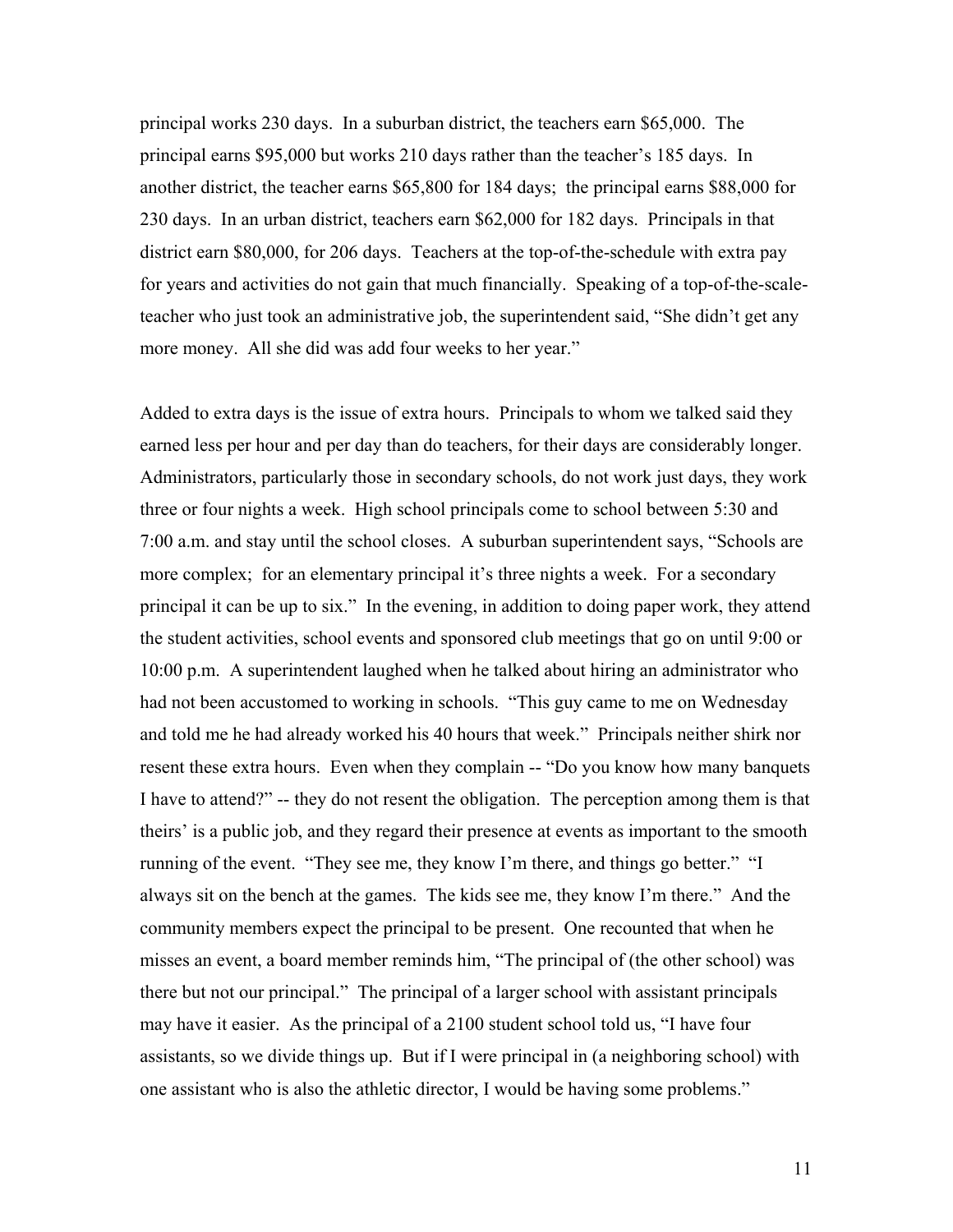Working nights has personal costs to the principal's family. One reported that his daughter hid his shoes in the hope that he would stay home in the evening. Another attributed the problems he was having with his own 4 year-old to the fact that he had to be out so many nights. One respondent blamed himself for the untimely death of a colleague because he had told that colleague that he had to be at the night events in order to do his principal job.

The fact that administrators work more days and hours is a major part of their explanation for the decline in applicants. The female vice principal of a 1750 student high school, recounting her days that begin with meetings at 7 a.m. and end with the last activity, advised a group of would-be administrators: "If you have a young family, I would advise you not to apply for the job." Then she recounted her own 12-hour days, night work, and impromptu meetings. She noted too that while she has, by contract, three weeks summer vacation, her superintendent just sent her a note saying that a school-student court case has been scheduled to begin on July 22<sup>nd</sup> and she should reserve that time for the case. After a racial incident at an away-basketball game in another district, the superintendent required that every away event be attended by a high school administrator. A reasonable move by the superintendent, but with 20 intermural sports teams, each of the school's four administrators will be out several more nights each month.

But a bigger deterrent to applicants, according to our sources, is that so many teachers are in dual career situations. One has to calculate the teacher-administrator salary differential relative to the teacher's family income combined with family responsibilities. A teacher married to another professional may not be as attracted to the extra \$10,000 to \$25,000 per year when it is accompanied by extra days, nights, responsibilities, and stress. A critical issue is the matter of child rearing. Teachers have their own children and take seriously the advice they give to parents about spending time with them. As several respondents explained: "[Teachers] don't want the nights and weekends, they want a life. . . . They want to stay home and raise their own kids and not be out every night with other peoples' kids." Some superintendents told us that several of their female teachers are asking to go part time so that they can stay home more with their children: "The market is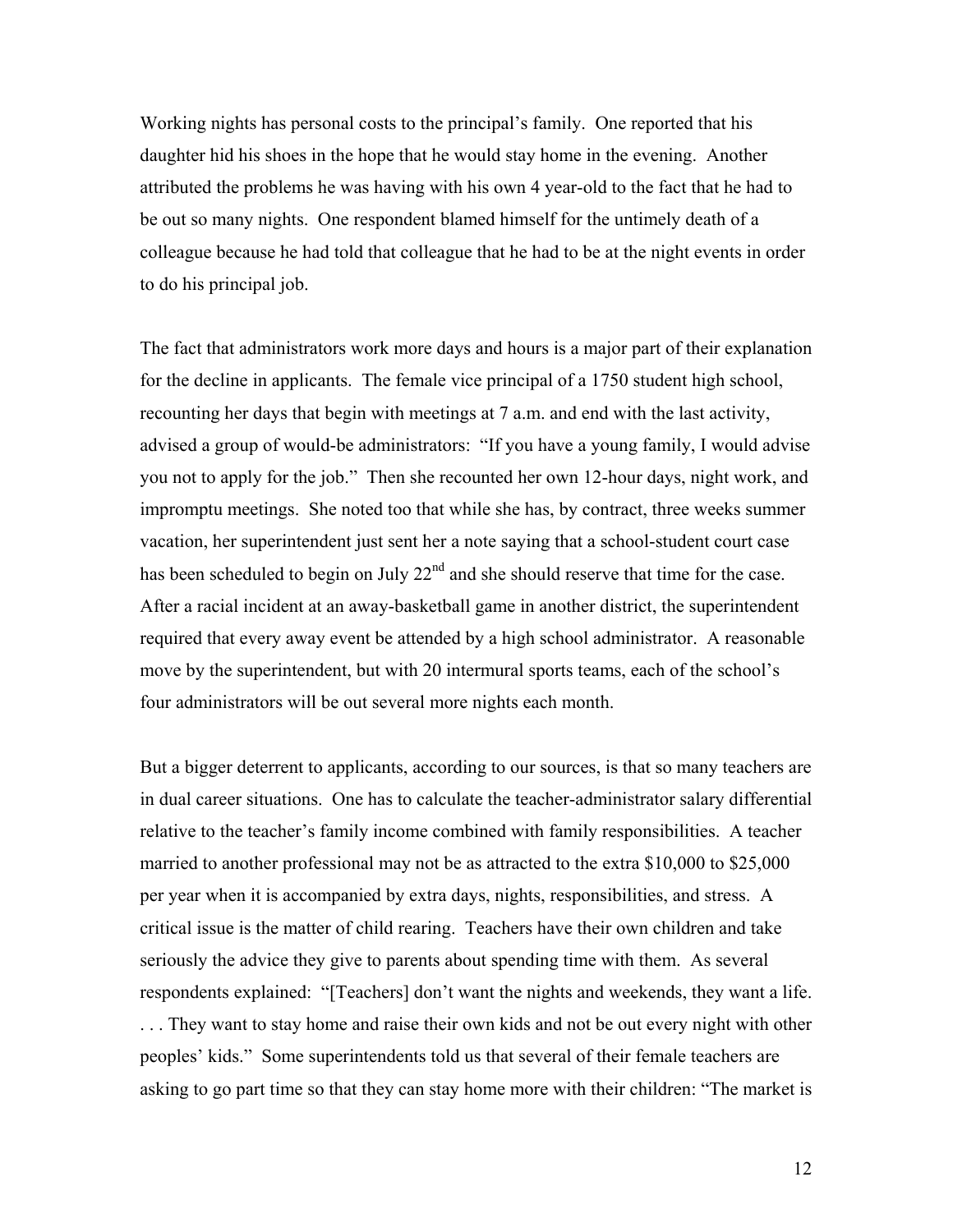open to women but they don't want the jobs; they want to stay home with the kids."

There are additional obstacles. Proposal A connected funding to student numbers, and more students require more teachers, not higher paid administrators. As one superintendent said, "More money for administrators would cause a backlash in the communities, it's politically untenable." Before moving on to further reasons, let us itemize some of the random but related explanations that we heard for the decline in applications:

[Teachers] don't live in town. . . . They drive long distances and don't want to return to school at night, or come on weekends. . . . They heard all the stuff about changing careers, exploring your options, fulfilling yourself and they want to go do it. . . . They want to try something new. They're in their forties, they want their downtime... [they] don't want to work all the time... Gen X does not have the self-sacrificing attitude. . . . Single women are the pool but administration is a life; they [women] have a life; they want a job. . . . The teachers just don't want to do it. . . . Teachers don't like the confrontation; and they see administrative jobs as confrontational.

But before moving on to what our respondents listed as the most important reason for the decline, let us consider another twist on income differential. One superintendent pointed out that when he moved from teaching to administration in 1974, his salary went from \$9,000 to \$15,000, a 66% increase. Today a similar move in his district would result in a 13-15% increase, which he said is not enough to make up for the extra days and extra pressure on the family. His solution is to hire younger people for whom the pay differential is significant. As an example, a smaller district in southern Michigan needed a principal of its 400-student high school. To fill the slot, the Board hired a fifth year teacher from another district who had the masters degree in administration, had chaired a North Central Association evaluation, coached two sports, and was then making \$35,000. His first year salary as principal is \$68,000; in the second year, he will be making \$76,000. The increases gave his wife the opportunity to give up her teaching job and stay home with their children. Perhaps the hiring district would have preferred someone with more experience, but the almost-30 year-old principal is working out fine. Going back 30 years, we would find another time when the school population was expanding, new schools were being build every month, older teachers were retiring, and younger people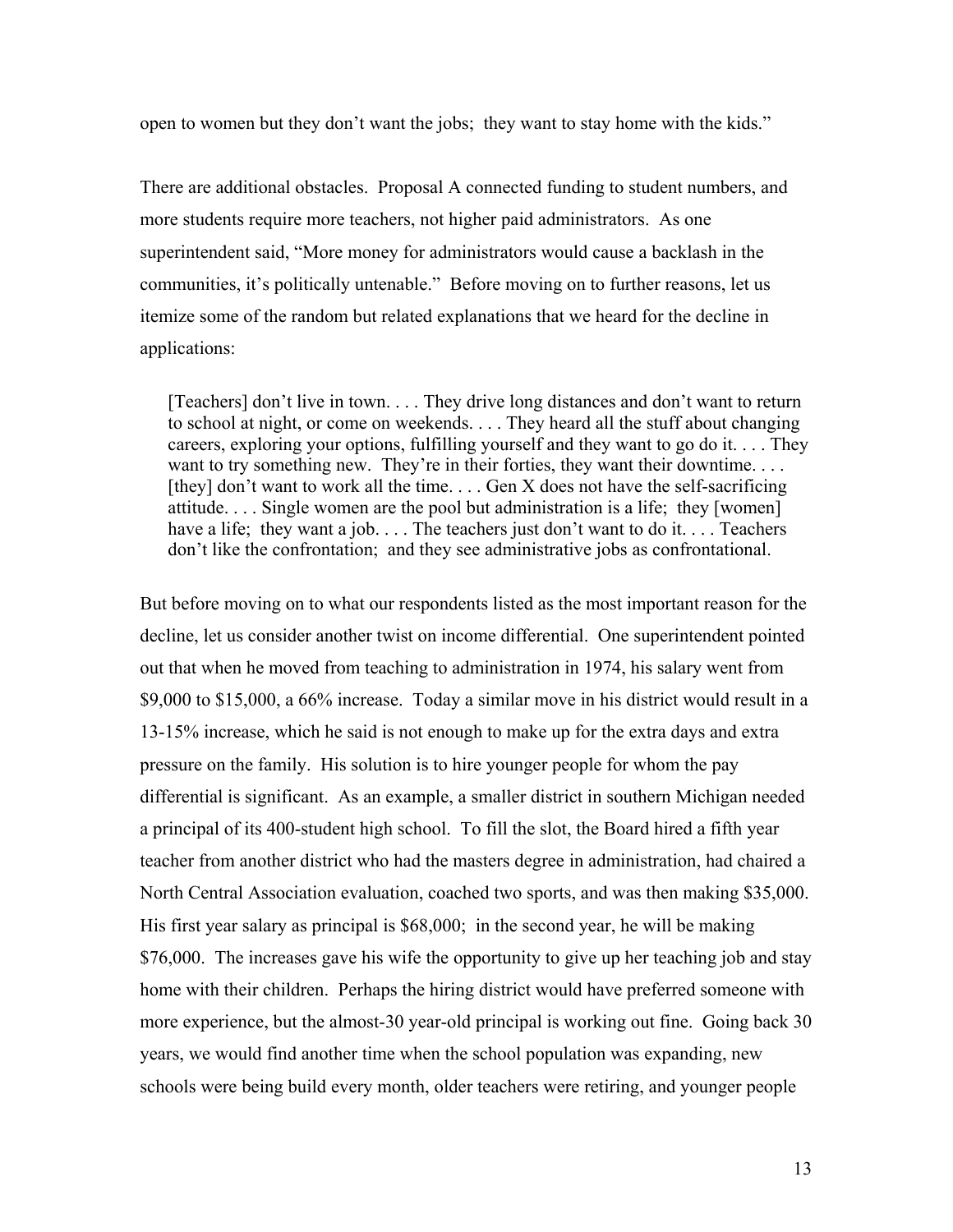were being called on to fill administrative slots. In 1968, the youngest Class A high school principal in Michigan — in Madison Heights High — was 26 years old. And many were not much older. Hiring younger people for whom the pay differential is significant may be a solution. It worked in the early 1970s; it appears to be working now.

We have talked about explaining the decline with a combination of money, time, and teachers' family situations. We talked also about some strategies districts are using to fill slots, and about the possibility of opening up jobs to younger people. But we have not mentioned is that teachers' salaries, professional respect, social status, and general satisfaction with their job also have increased over the years, and it may be that fewer teachers feel that they have to move to administration to improve their professional situation. There are opportunities for mobility other than climbing the administrative ladder and our respondents affirmed this. Teachers can become teacher-leaders within their schools; they can apply for National Board for Professional Teaching Standards certification as an accomplished teacher; they can become a mentor for a new teacher or supervise student teachers. As one of our respondents said, "Specialization has grown at the teacher and specialist level, and at the central office level, so (teachers) who want to move have options other than administration." Added up, there are several reasons why - - according to our respondents -- fewer qualified teachers are applying for principal positions.

## **Is There Too Much To Do?**

We have not yet addressed the main reason our respondents nominated for the decline in applications: that the job is more demanding and less attractive. The principalship was always demanding. Researchers recorded the busy, active, full, constantly interrupted and interrupting nature of the position. Crowson and Porter-Gehrie, for example, wrote that

a typical principal is approached throughout each day by teachers and students, is at the beck and call of central office personnel, is infrequent consultation with janitors, clerks, assistant principals and counselors, is often on the telephone with fellow principals, and is additionally available to parents, social workers, teacher aides,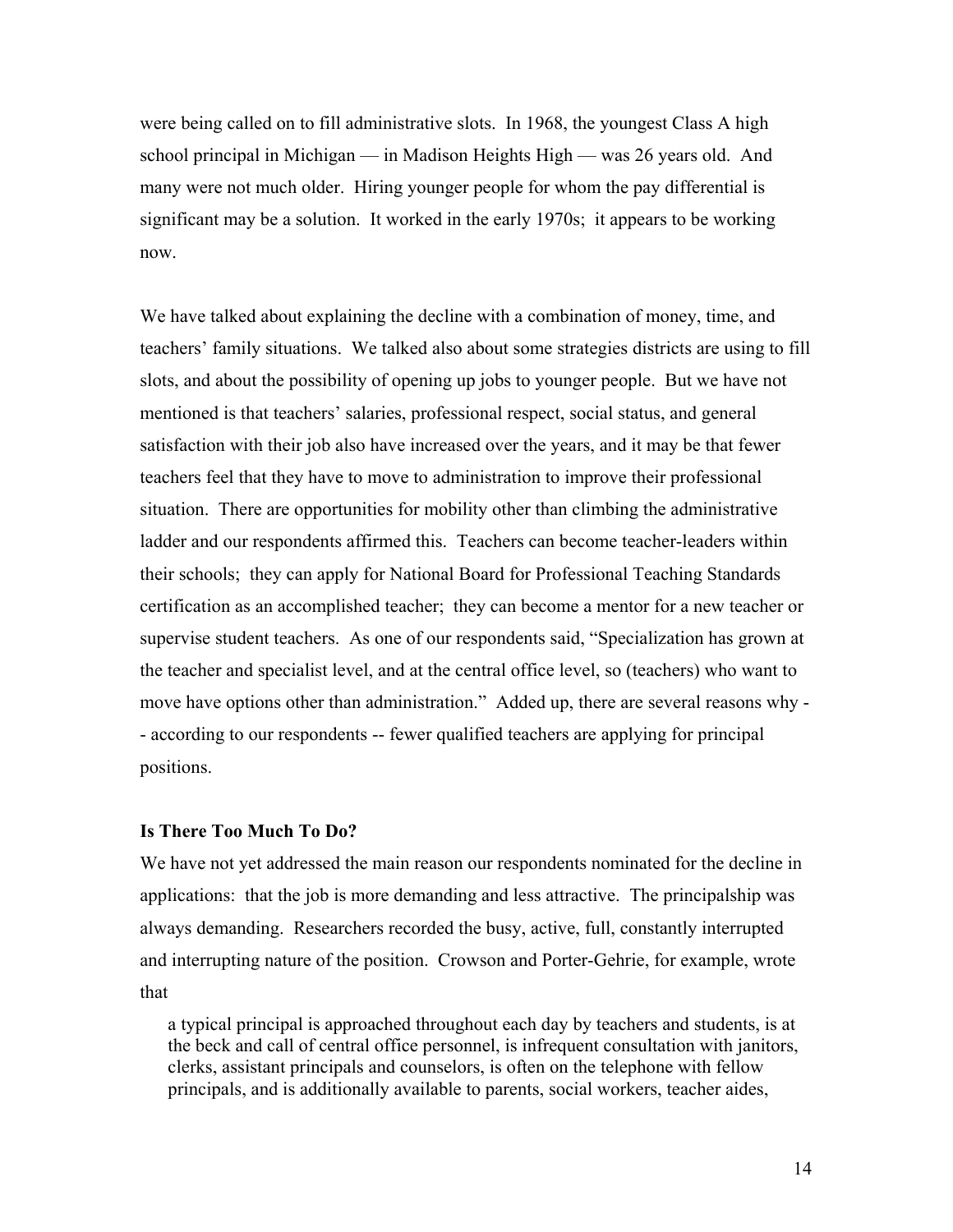attendance and security officers, cafeteria workers, reading consultants, nurses, psychologists, and many others.<sup>[11](#page-15-0)</sup>

Current research reports similar busyness. Principals, according to Beck and Murphy operate at "a nexus, a web of complex and overlapping relationships," and describe their jobs as filled with variety, brevity, fragmentation, overlapping verbal interactions, constant interruptions, and constant demands that one do two or more things at once.<sup>12</sup> They conclude that principals are too busy and cram too many things into too little time and space. Mary Stephen, herself a principal, reported in her interviews with 25 of her peers that the problem is that "principals see themselves as carrying the burden of responsibility for everything that occurs within the school and there are too many things going on in the school." Or, as one put it, "You're a problem solver from the minute you walk in until the minute you leave. Everything is a problem.<sup>13</sup> These results resonated with comments from our respondents. A rural principal told us that he comes to school at 5:30 a.m. to do his paperwork. After school starts, it's "putting out fires. When the people are here, you're with the people. The day just takes me away." "Principals are too busy; have too much to do, more responsibility and less authority. More to do means more pressure." As one principal said of his 13 years running a large school, "Two thousand kids, 200 staff, 120 of them teachers. I never knew what was going to happen when I walked in the door. And if I saw a gathering of kids in the cafeteria, before I even asked what they were doing, my stomach would knot up."

We need to point out that the principals to whom we talked are proud of their positions. They see themselves as advocates for students, advocates for good education, and community supporters. They like students, like their interactive and public jobs, like the busyness, prestige, and visibility that comes with being principal. They are in their peak professional years and see themselves as doing work that is very interesting and important.

<span id="page-15-0"></span><sup>&</sup>lt;sup>11</sup> Crowson, R.L., & Porter-Gehrie C. (1980). The discretionary behavior of principals in large city high schools. <u>Educational Administration Quarterly, 16</u>(1), 45-69. Quotation on p. 50.<br><sup>12</sup> Beck, L. G., & Murphy, J. (1993). <u>Understanding the principalship: Metaphorical themes from 1920-</u>

<span id="page-15-1"></span><sup>1990.</sup> New York: Teachers College Press. 13 Stephen, p. 269.

<span id="page-15-2"></span>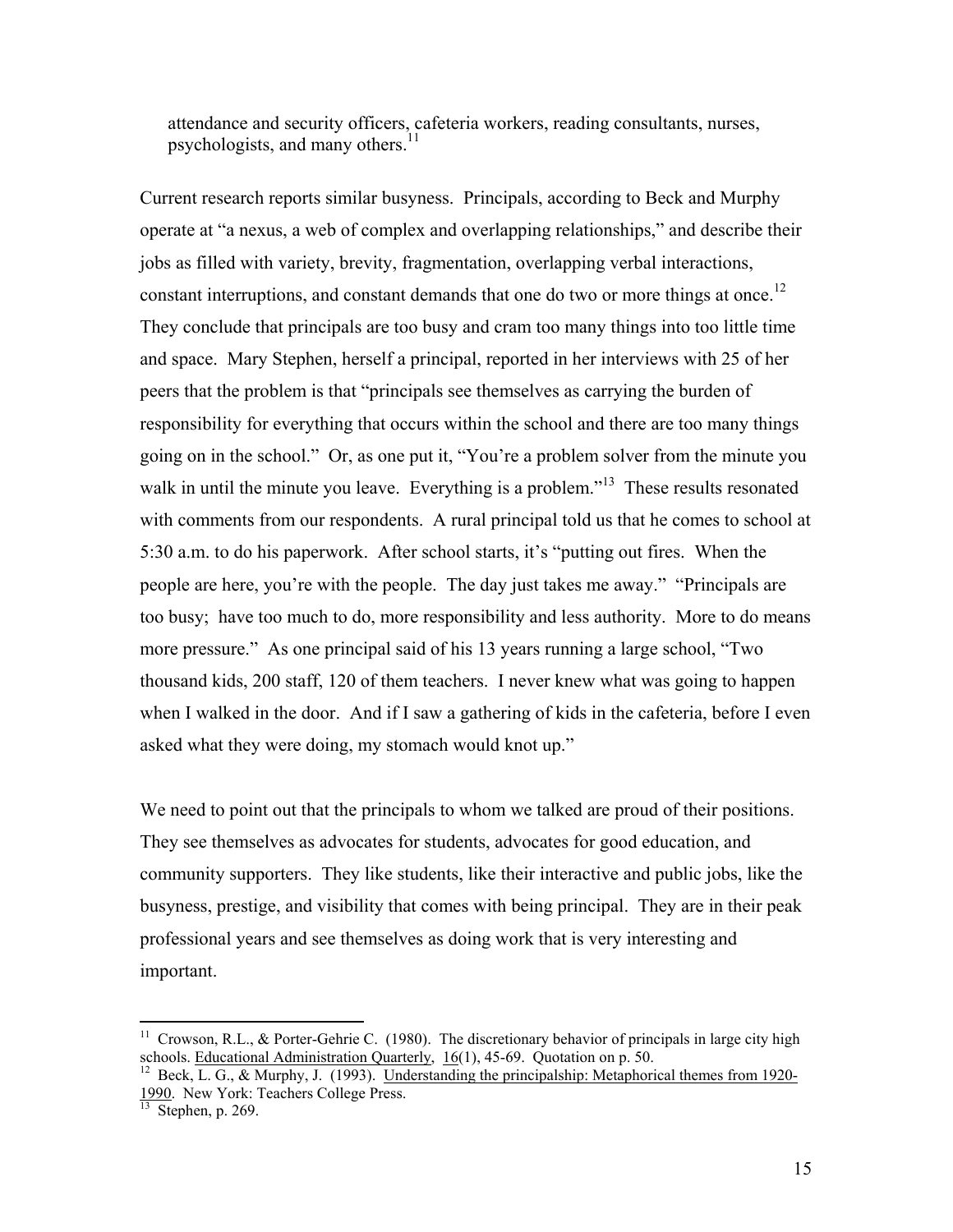But the principals to whom we spoke accepted their jobs to help kids and to improve instruction. Now they find themselves burdened with increasing and often conflicting responsibilities that pull their attention away from students, teaching, and learning. Among the conflict-generating elements cited most often were mandates concerning special education, school improvement, annual reports, accountability, core curriculum, student safety, gender and equity issues, mission statements, goals and outcomes, staff development, building level decision making, curriculum alignment, student achievement, MEAP and other tests, and accreditation. "You are just inundated. You can never go home. You never catch up. It never ends. Something is always popping  $up.^{14}$  Or as another principal put it, "The demands are such that I can't get out of the office. My sleeping schedule is 10:00 p.m. to 2:30 a.m."

Some are dismayed at how much the school has become the recipient for whatever agency or legislature wants to do for young people. A principal in suburban Detroit gave an example. One of his current problems is with immunization for students who are recent immigrants to the country, whose parents do not speak English, and who have to comply with PA 368, which requires that "any child enrolling in a Michigan school for the first time must be adequately immunized." Some of his students' immunizations had expired, the local clinics did not have the serum to do the inoculating, and the students had to leave school. A small issue, but as he pointed out, something else the school has to watch for. Then he recounted the legislative mandate to deliver a "high school diploma for WWII vets." No one would suggest that it is a bad idea, but to him it is just one more thing that the school has to do: "There is no limit to the number of things the state throws into the schools and each one of them increases the administrative burden."

Lest there is some confusion about the number of things that the state throws to the schools, let us cite two studies by Michigan then-superintendents, Wayne Peters and Diane Scheerhorn who added up 25 years of state efforts to improve Michigan schools and found 289 separate, laws, mandates, executive orders, and requirements put out by

<span id="page-16-0"></span> $14$  Stephen, p. 296.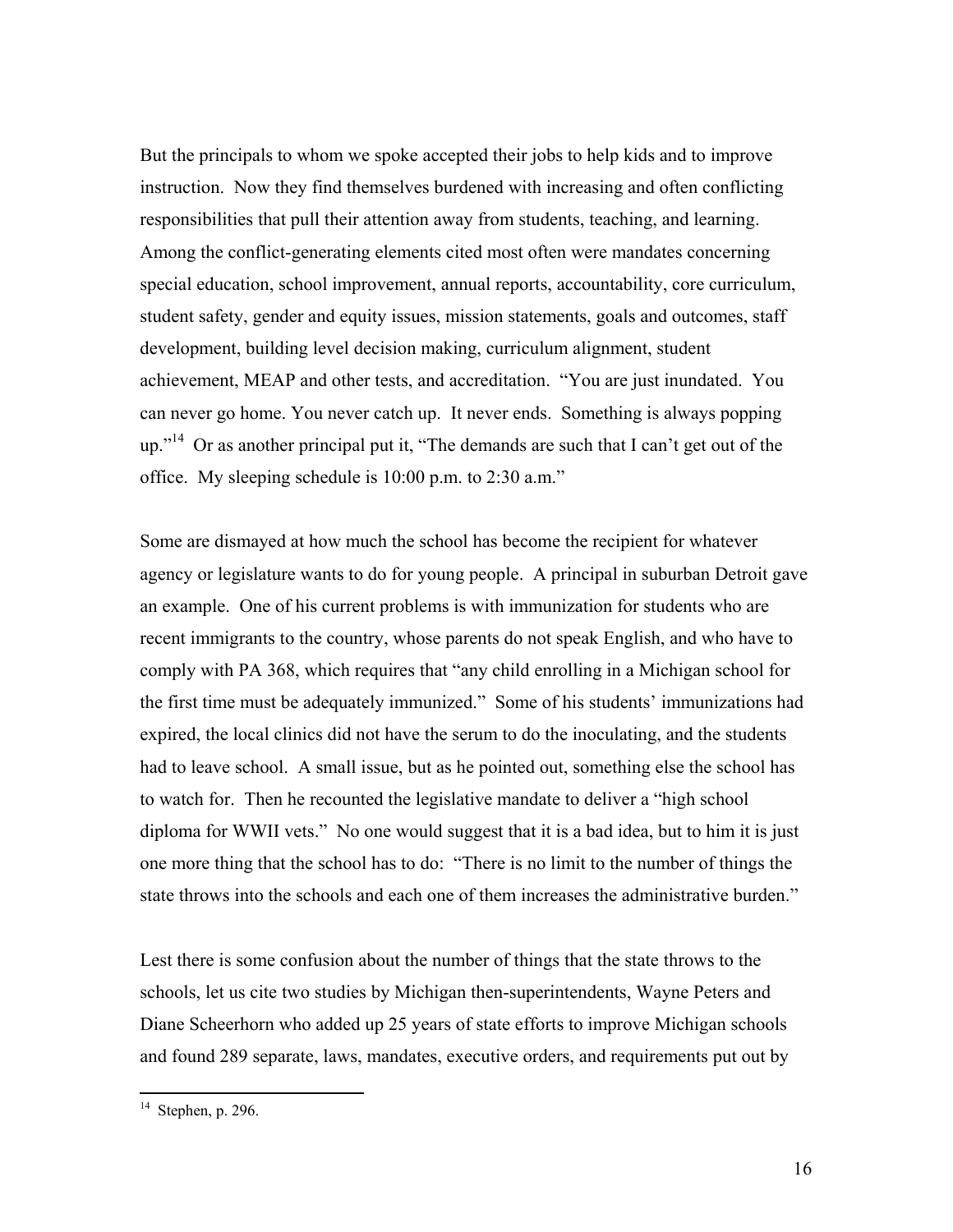governors, legislators, attorney generals, and the Michigan Department of Education.<sup>15</sup> For a few examples: Common Goals of Michigan Education (1971), Michigan Life Role Competencies (1978), Individual Goals and objectives (1979), The Blueprint for Action (1984), Standards of Quality (1985), Employability Skills and Student Portfolios (1987), Goals 2000 (1988), Public Act 25 (1990) (which included core curriculum, annual reports, and building accreditation), Curriculum Frameworks (1993), PA 335 and 339 which connected student outcomes to school accreditation (1993), Proposal A (1994), Summary Accreditation Status and Inter-district choice (1995), Charter and Public School Academies (1995), Michigan Curricular Frameworks (1996), Michigan Merit award Program (1999), The Center for Educational Performance and Information and the Office of School Excellence, and the Michigan Accountability Task Force (2000). And the Legislature has just passed a "School Safety Act" that will add to the principals' responsibilities. Special education is cited as a particular problem: "There used to be three pages of rules about 504. Now there are 15." Mary Stephen found among her principals that special education "demands an inordinate amount of administrative time and for the small town secondary principal with limited financial and personnel resources. Implementing and overseeing the specifics of individual cases can be overwhelming."<sup>16</sup>

An urban principal laid out his duties for us. Among the 33 are: responsibility for the building; supervising of 87 teachers and 1575 students; supervising for sixty support staff; managing curriculum, budget, and accreditation; articulating the school's work with district curricular goals and guides; promoting equity; supervising events; creating and supporting mentoring programs; handling public relations; reviewing discipline procedures; supervising the halls; participating in the United Way campaign; monitoring at risk programs; participating in commencement; working with community stakeholders; overseeing teacher training programs; acting as liaison for state and

<span id="page-17-0"></span><sup>&</sup>lt;sup>15</sup> See Peters, W. L. (1997). The effects of state bureaucratic reform efforts on the role of the local superintendent and the structure of local public schools**.** Unpublished Ph. D. dissertation, Department of Educational Administration, Michigan State University, East Lansing, MI and Scheerhorn, D. M. (1995). The effects of state bureaucratic reform efforts on the role of the local superintendent and the structure of local public schools**.** Unpublished Ph. D. dissertation, Department of Educational Administration, Michigan State University, East Lansing, MI.

<span id="page-17-1"></span> $16$  Stephen, p. 271.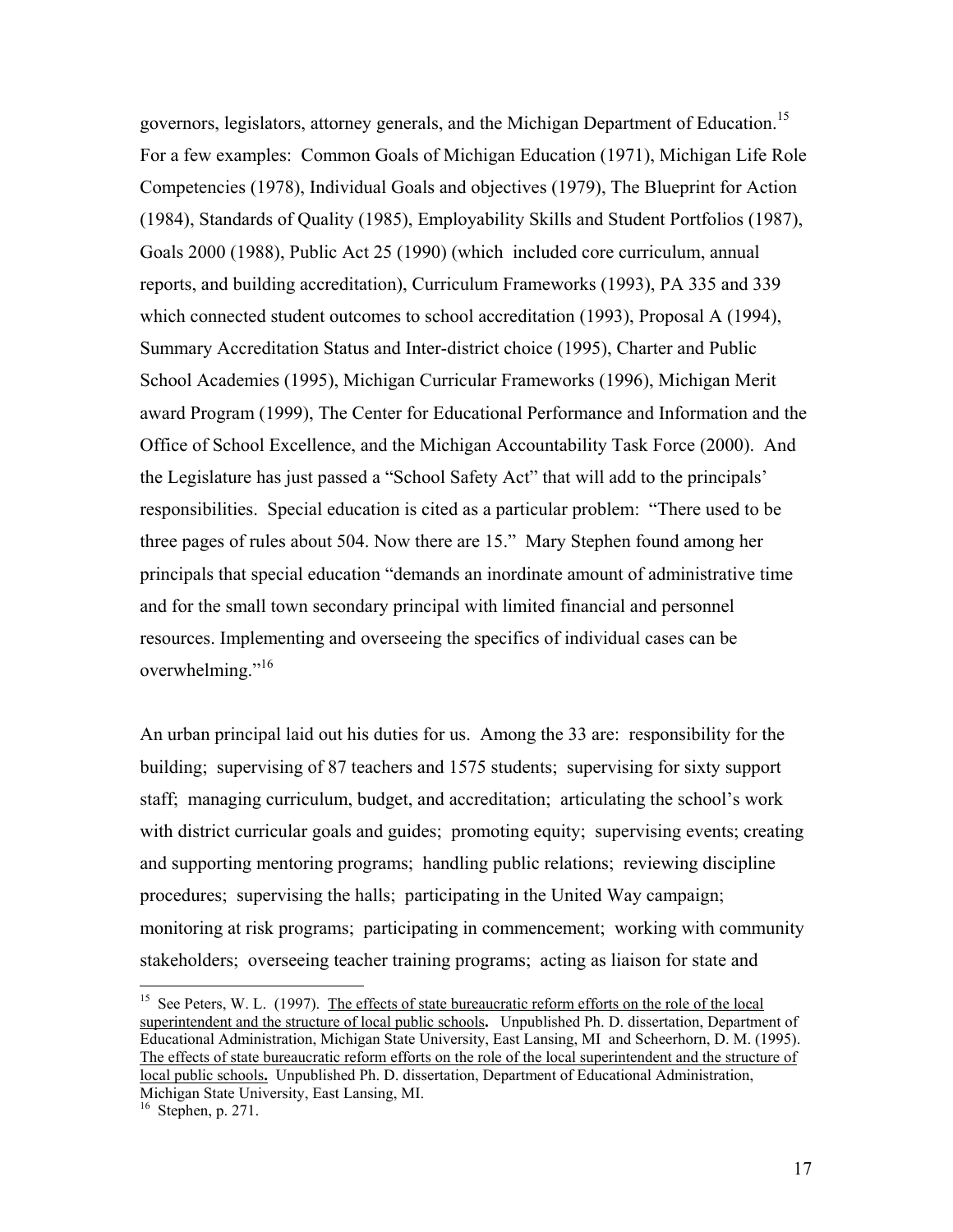federal programs; and implementing technology. We note that several of their duties - monitoring state and federal programs, attending to affirmative action, coordinating the curriculum with district and state goals, monitoring tests, and implementing technology - have come only recently. We note too that several of the above have come as part of recent federal and state mandates. Which explains the perception of the director of an administrative association: "Principals are supposed to be instructional leaders but they have no time for that." And while it can be pointed out that, while principals often have secretaries and assistants, they are ultimately held responsible for anything that happens in their schools. If something goes wrong, they cannot say, "Someone else was supposed to do that." Or "I didn't know." Or "I wasn't there."

The urban principal who generated this list has three assistants, each of whom has a similar list. One assistant is in charge of discipline for half the students; managing the crisis team; lunch tickets; supervision of the health clinic; academic, visual, and hearing testing; the honor society; coordinator of senior class; hall supervision; evaluating one fourth of the teachers; senior awards; special education; homecoming; professional development; the school handbook; senior awards; the school improvement committee; alternative programs; parent support groups; and scheduling. In a rural school with one fifth as many students, the principal is in charge of the safe and orderly environment, evaluation, athletics, parking lots, bus loading, discipline, scheduling, staff development, staff meetings, attendance, state reports, student count, curriculum, handbook, policy, budget, conferences, graduation, grades and progress reports, lunch and hall supervision. The press on time led the state secondary principal's association (MASSP) to reduce its annual convention from three days to two because as the association's director said, "(Principals) can't be gone for three days, two is the limit."

There is also the matter of paperwork. Principals are responsible for central office, state reports, and surveys, many having to do with protected classes. They have to document school needs and they have to record conferences with teachers and students. They also have to write up the required four visitations and two formal evaluations for first and third year teachers. One of our respondents had 15 of those teachers, which meant 90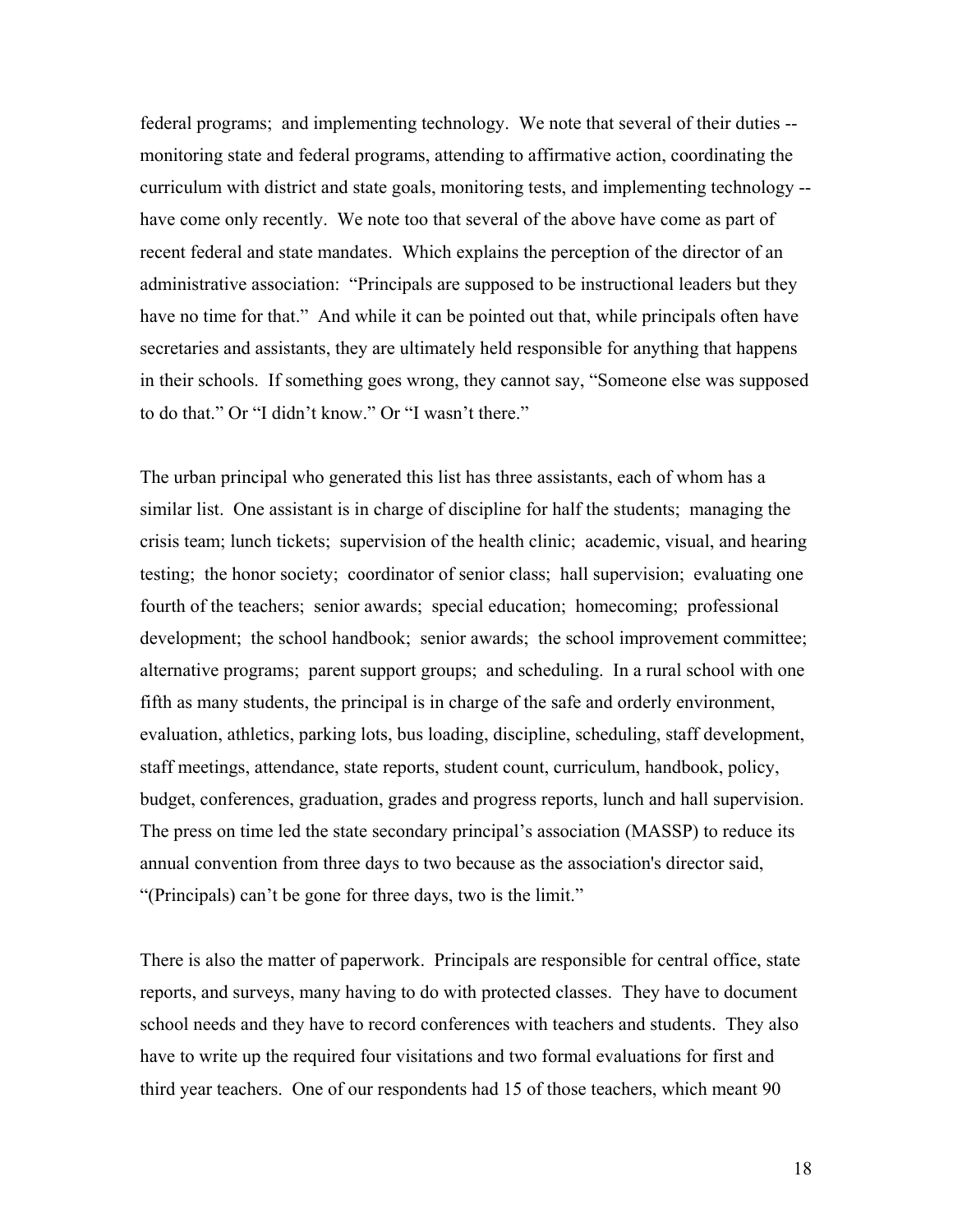separate reports. The sum of it all can be overwhelming.

What's the problem? Fifteen-hour days; night games, girls' games, more events, travel, buses, coaches, the parents -- a few of them are out of control and 5% are impossible. And there are rules for everything that there did not used to be rules about: pagers, cell phones, porn on the Internet, weapons, zero tolerance.

We may illuminate the matter of administrator busyness with some figures. Michigan has 97,168 teachers, and 9,088 counselors, librarians, supervisors, and media specialists. In addition to these professionals, there are 39,271 non-professionals, such as aides, guards, custodians, and food service people. To supervise these 145,527 professionals and non-professionals, there are 8,169 line administrators, superintendents, assistant superintendents, principals, and assistant principals. In effect, Michigan schools have one line administrator for every 17.6 people who work in the schools, and these numbers do not include the students. That is a lopsided ratio by any standard. And it would be more lopsided if we calculated the number of people relative to the number of in-school administrators.

For the people to whom we talked, the role of the principal has expanded beyond what is reasonable. As the executive director of an administrative association says, "Our approach has always been, tell us what you want done, and we'll do it, but now it's 10-15 hours a day and you're always giving." As Mary Stephen found,

Every principal interviewed identified time as the issue that is central to most of the conflict they experience, resulting largely from the continually increasing demands related to fulfilling the role expectations. . . . they also cite stress, related health problems, dealing with unpleasantness, feelings of never being able to accomplish everything that needs to be done, and damage to both professional and personal relationships. $17$ 

As another told us, "The job is untenable and the pay is too low." Two respected and long time former principals, one with 12 and one with 13 years experience, asked their districts for a non-paid semester sabbatical. Both were refused. They quit, forcing their districts to find replacements. And both expressed their tiredness with the stress, in effect

<span id="page-19-0"></span> $17$  Stephen, p. 272.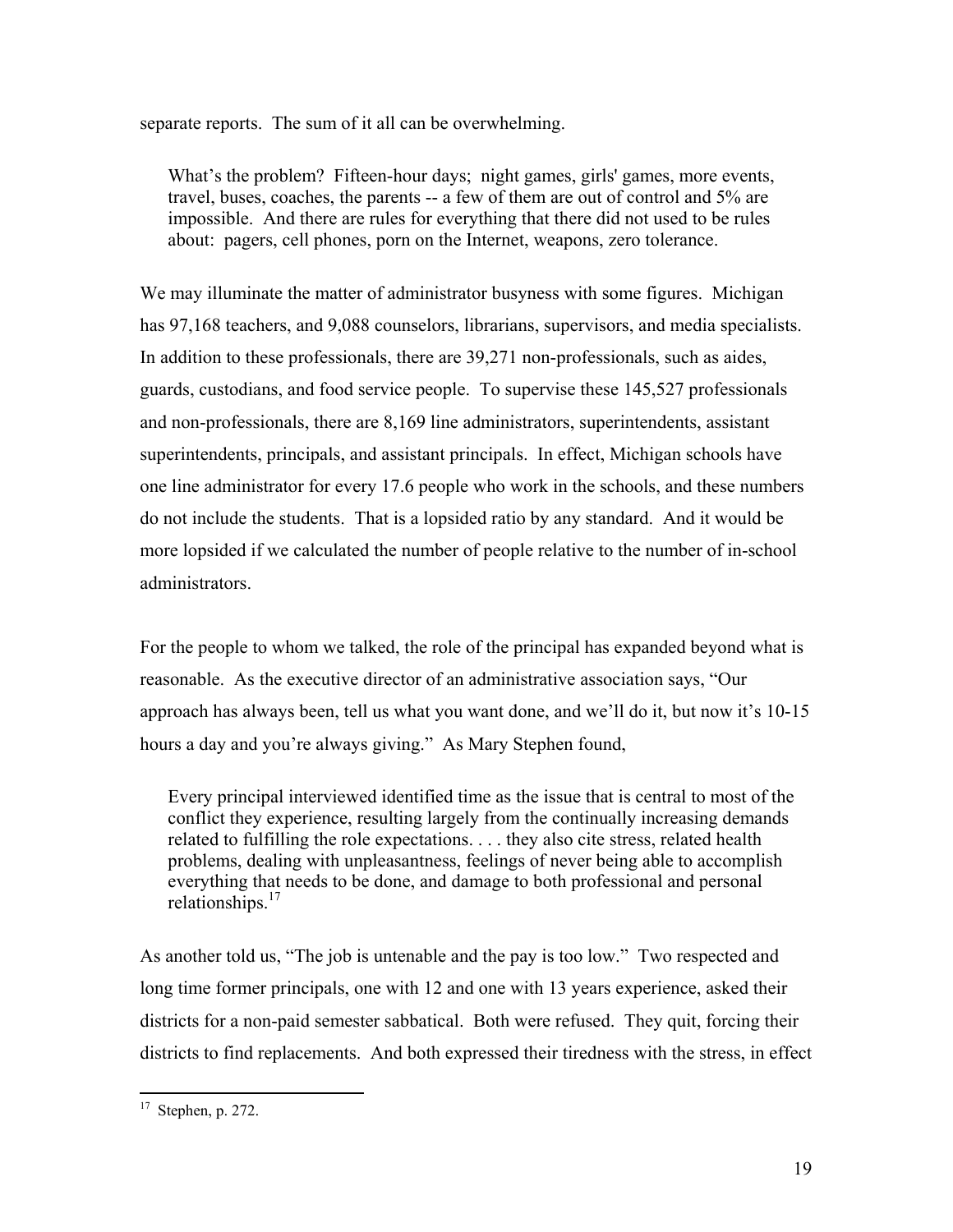agreeing with a former principal/ superintendent, now negotiator who said:

The job (of administrator) is not palatable. . . . (The superintendent) expects the principals to manage the work force, and teachers don't want to do that. And the whole instructional leader thing is in their face. There are more misbehaving kids; decades of anti-authoritarian media has convinced students that to oppose order is socially approved. . . . And the special ed kids are out of control. . . . A band teacher who had disciplined a special education student ended up having that student get up at a public concert, yell at her to (expletive), stalk her, telling her he would get her. And the school suspended the student for three days, only to have the board members defend him. We have a lot of . . . people claiming to raise their children, but they are not doing it. And the nonsense you have to put up with from medicated children. The superintendent says that the principals have to "manage the building," but PA 25, and PA 337 and 339, say teachers have to participate. When? Between 4:30 and 6:30 p.m. when only 20% are willing to come. And look at (the principal) whose kids did well on the MEAPs and then the Treasury Department accused her school of cheating; then they backed off but she was never cleared. What a bummer. Who needs it?

Another issue is the limits that laws have placed on the way administrators treat – what they consider to be -- small issues among students. The matter goes back to the Supreme Court's 1972 ruling, Gross v. Lopez that ordered schools to treat discipline with due process instead of in a more personal and perhaps idiosyncratic manner.<sup>18</sup> Since then, the restrictions on principals have increased.

Ten years ago, when I started, some kids in the hall got into an argument, had a fistfight and one says, "I'm going to kill you." You'd send them home for three days and they would cool off and come back. Now, legal authorities must be called; a full investigation must take place; the incident is reported to the superintendent, to the state. Reports must be written, meetings held, a recommendation for expulsion may be made and -- depending on the parents' response -- the case may wind up in court. What took the principal 15 minutes when I started this job, now takes hours over a period of days, weeks, or even months.

They regard the rules as reducing their professional discretion. As one said bluntly:

1

In the old days, if one kid was picking on another, I'd grab him and say, "You keep

<span id="page-20-0"></span> $18$  The case ordered that schools "recognize a student's legitimate entitlement to public education as a property (and liberty) interest protected by the due process clause," and ordered that schools may not penalize students for misconduct without "fundamentally fair procedures to determine whether misconduct has occurred" Gross v. Lopez, 419 U.S. 565 (1975).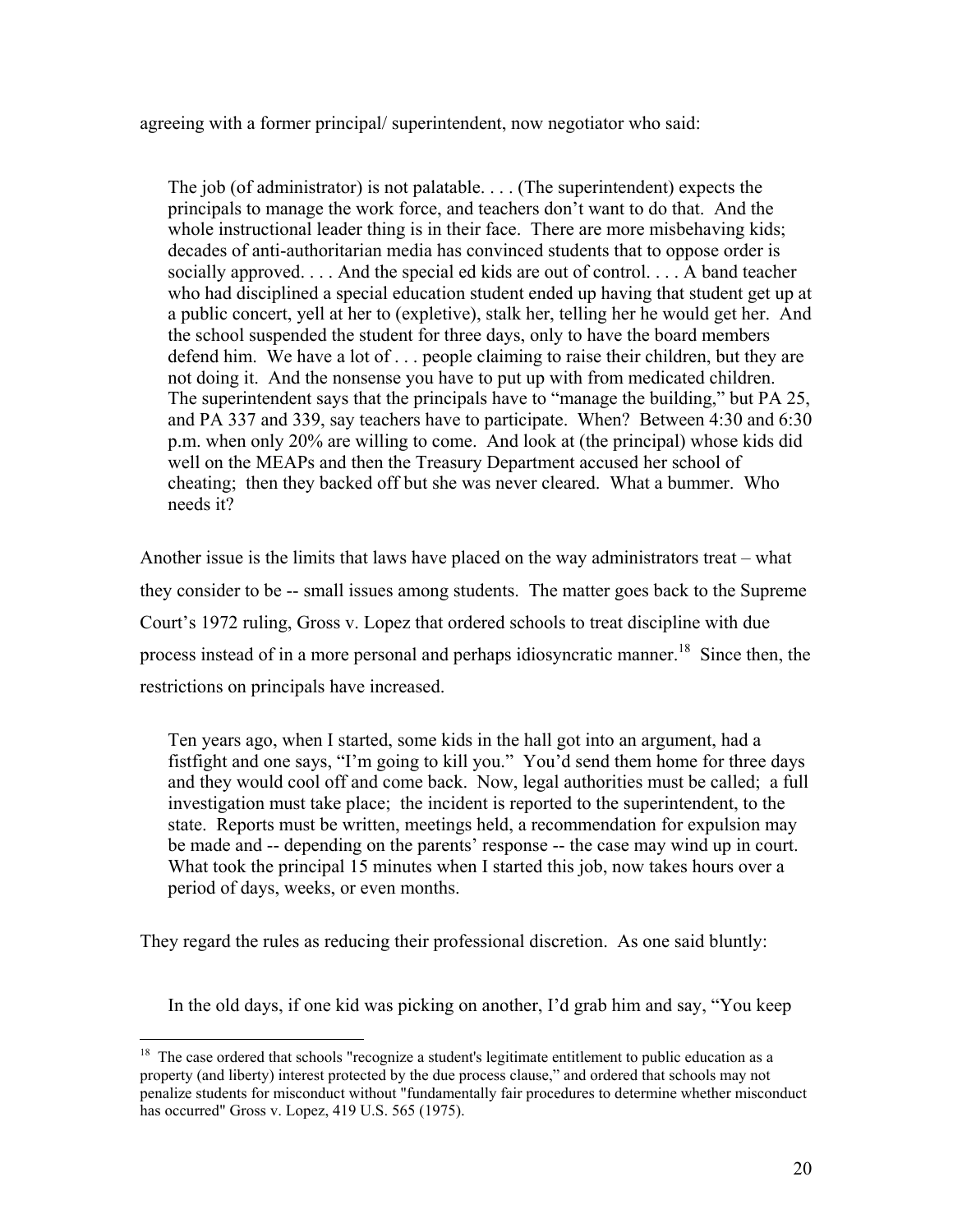that up and I'll kick your ass." It would end. But nothing is a kid thing anymore. Now I have to call the parents, then the police; we have a hearing, the Board gets in it; we go through the procedures, recommend suspension for the kid. And then the Board doesn't back their own policy decision.

Let us repeat that the principals to whom we talked enjoy their jobs, their centrality in their communities, the interaction with teachers, parents, and students, the activity and busyness. With the exception (often repeated) of some special education students who are allowed to claim their sometimes-rule-breaking is a function of their disability, the people to whom we talked do not see the regulations as wrong-headed or harmful.

But this paper is not about the principalship per se; it is about what makes the job less appealing to potential candidates. And our respondents -- to a person -- said that the increased expectations and increased demands from parents, who want and expect individual attention to their children, and legislators who want tests scores increased and the gap between high and low test scores reduced, have made the job less appealing to teachers who see what principals do and decide they – the teachers – do not want to do it.

Our respondents often told stories to illustrate what teachers see and do not like. Consider one such story. A boy was passing out nude photos of a female student. The principal suspended the boy under the rules that require students to respect one another. The boy's father got a lawyer, and the lawyer argued that, in one letter, the principal said the suspension would end on Friday, the  $18<sup>th</sup>$  of the month, and a second letter saying that the suspension would end on Monday, the  $21<sup>st</sup>$  when school started. The lawyer argued that the discrepancy in dates made the suspension invalid or at least warranted its reduction. On the advice of the superintendent, the suspension was reduced. The principal had to explain all this to the boy's teachers who were sending home his homework, and the teachers, seeing what the principal had to deal with, said they wanted nothing to do with his job. In a premier southeast Michigan high school, even a vice principal said, "I see what my principal does and I don't want to do it."

Lawyerly abuse is one thing. Parental abuse another. In an urban area, the highly regarded and now-former principal told an illustrative story. A mother had not picked up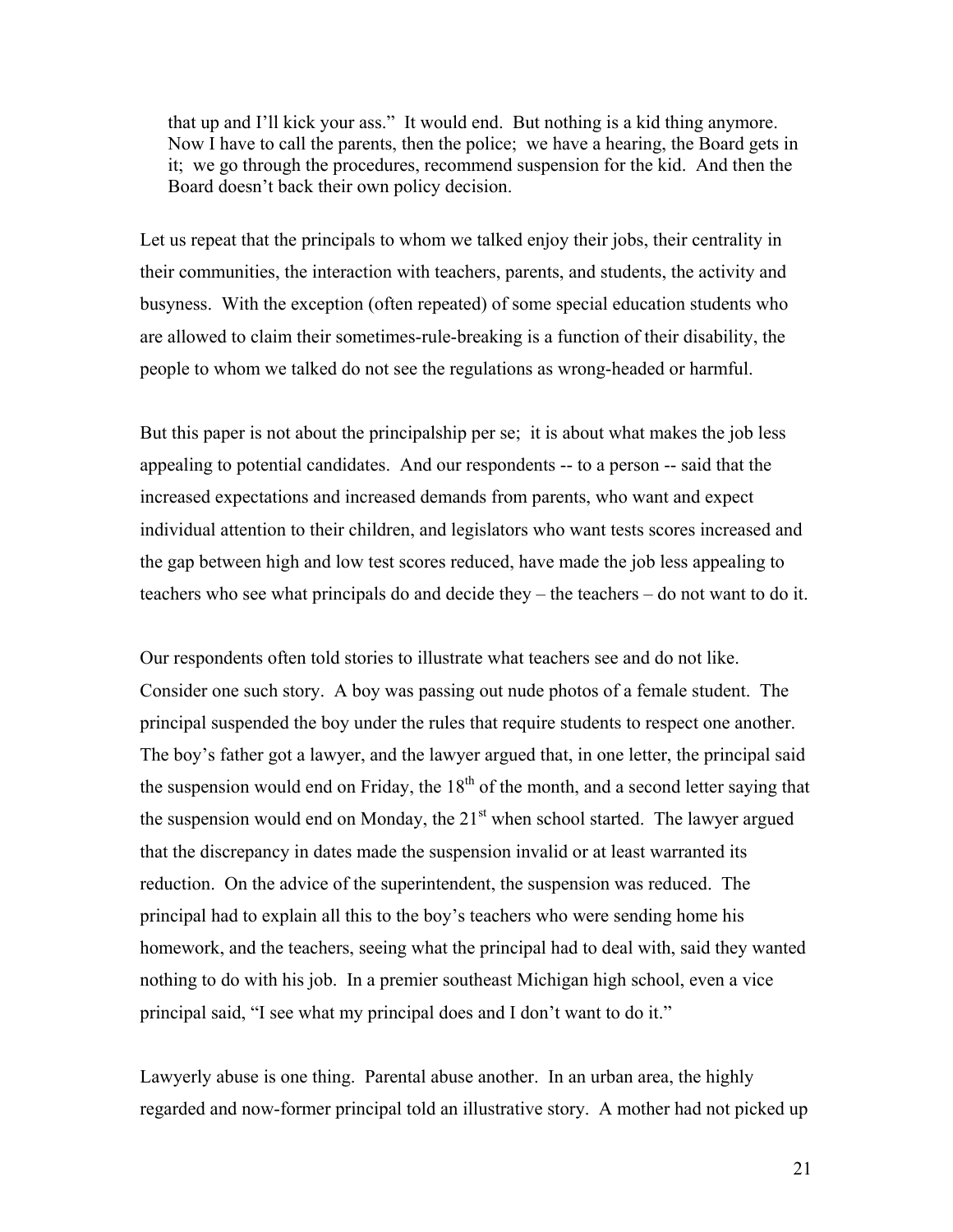her child from school. The principal called the mother and the mother had yelled at the principal, telling her that she was tired, had taken a Tylenol, and gone to bed. And she wanted the principal to stop bothering her. When the mother at last showed up at 6:30 p.m. --- it was a Friday evening – she

went off on me again about hard she had worked the previous night and how she had taken a pill to get some sleep and she was cussing me out for disturbing her. And I had to sit there and listen that at 6:30 p.m. on a Friday when I wanted to go home and see my own family. You're a sitting duck; you don't feel protected. Teachers see the abuse you take from parents and say, "I don't see how you take it."

That same woman had earlier threatened a teacher, later threatened the principal who explained how she had complained repeatedly to central office about the threat and finally found a superintendent who had a restraining order issued. That principal cited several of the conflicts she gets in over child custody cases in a neighborhood of single mothers:

This woman sat in my office and introduced the man she was with as her husband and the kids' father. A week later, no one had picked up the children, so I put them in my car and took them home. On the way, we met the man who had been introduced as the father, and the kids got right out and into his car. I went back to school and the mother was there with another man, saying the man I had given the children to was not their father; rather the man with her was the father, and I had no right to give them over to the first man she said was the father. I had a bad day until we straightened that one out.

That principal, from an urban area, added that central office people are afraid of parents and in cases of conflict do not support her and that the state legislature has a "west Michigan mentality and has no idea what we deal with." Custody questions are not limited to poor schools. A principal in an area of houses costing hundreds of thousands of dollars recounted a similar issue of not knowing which parent had custody rights and being asked why she released the child to the actual father when the mother had been given custody. "At the end of that day, all I wanted to do was go away and be with my own family." Which again illustrates our point that conflicting community expectations, unreasonable parents, increased regulations, expand principal responsibilities and reduce their discretion. Particularly galling is the lack of parental support in some quarters: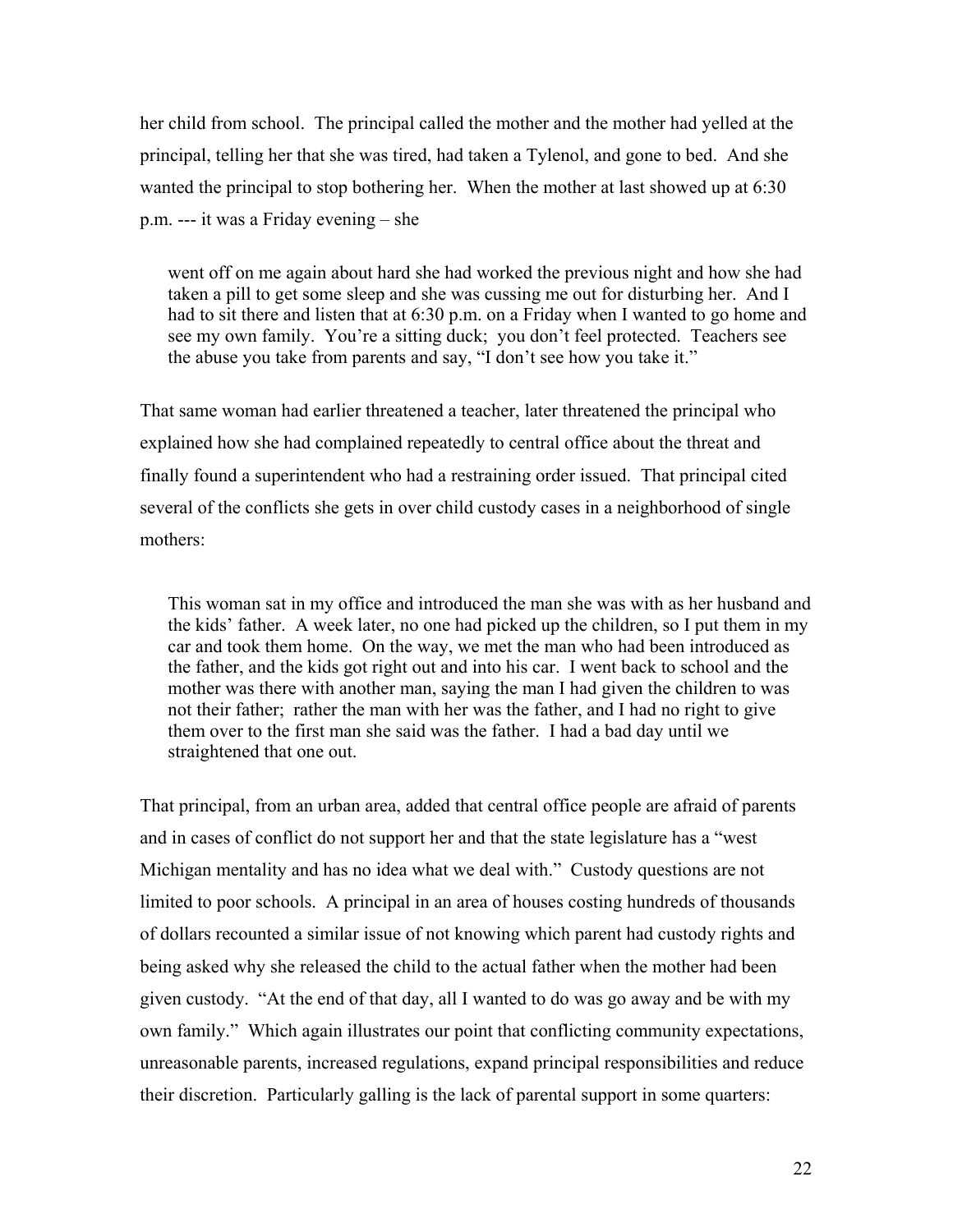They want their kids to learn but they don't want to help them, they want them to behave, but they don't want to help you make them behave. They want their kids to be good citizens, but they don't want to model good behavior. One mother told me she was upset that her daughter was starting to run around, but this woman had three kids by different men and she wasn't married to any of them.

According to that person, the reaction from teachers whom she would like to encourage into administration is, "I can't take the abuse you take," and "I don't see how you do it." "I don't want it." Another elementary principal cited a case of changes in rules that put administrators in conflicting situations. A six year-old child whose mother works is left in the care of the family's 16 year-old girl. The neighbors say that the child is unsupervised and the child says his sister hits him. The principal is obligated by law to report the issue to the family independent agency. But the principal knows that when she does that, the mother will no longer work with the school and may take the child and leave the area. The principals to whom we talked tell these stories not to generalize to all parents, but to illustrate their frustration. They see themselves as being the on-site expert, of knowing what to do, wanting to act in the child's best interest, and caught in conflicting situations, often with parents seeking special favors for their children, and as often from state agencies who see schools as not doing enough to solve social problems. A superintendent commented:

People are more critical. They expect the school to respond to them personally and, if the school doesn't, they have choice and charter and their kid's foundation grant. And the state? They never help us, never ask us, never seek our advice; they just tell us. And they always assume the school is guilty of something, the tenure law 503 (special education), the processes one has to go through over suspension and expulsion, everything is geared to protecting the individual. The school is always on the defensive. We're always being second-guessed.

Reflecting on the fact that increased demands from parents make the job less attractive, a principal said:

What do (parents) want from the school? Everything. And they expect to get it. And why don't teachers want the (principal's) job? Because your neck is out there all the time. It's Thanksgiving and you're the turkey and there are 100 axes. There's no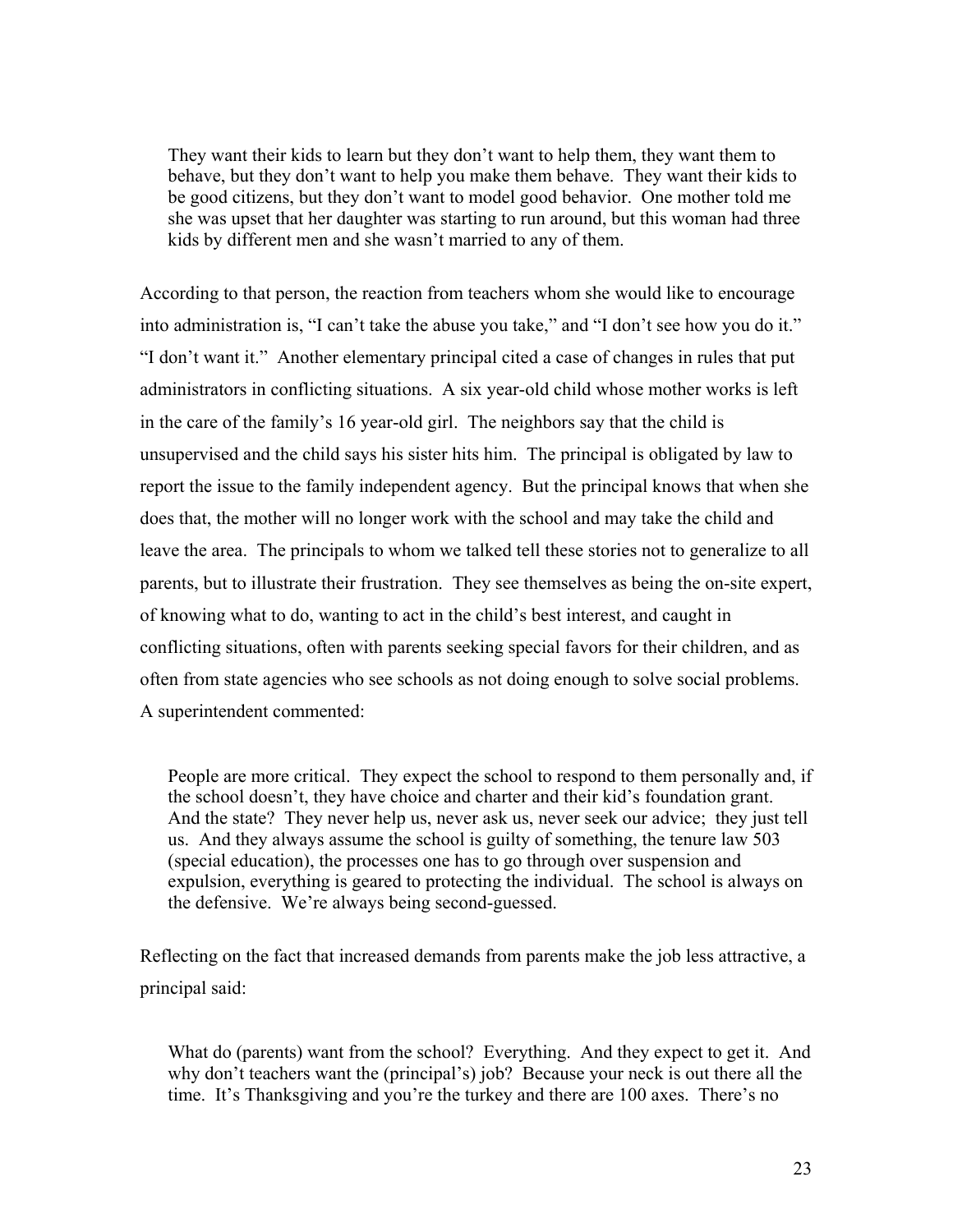support. The district will sacrifice you rather than take a black eye from a parent.

On the other hand and regarding the number of increased responsibilities, one suburban principal separated how he sees his job from how teachers see his job: "The job makes more sense to me than it does to teachers, more sense from behind the desk than in front of the desk." He explained further that, while the state has been increasing its expectations and sending confusing signals, he thinks the state is beginning to get its tests, standards, expectations and funding together in a helpful and coherent way. "It took (the state) some time, but it's all starting to make sense. Teachers don't see that; they see the job as unmanageable and are less interested."

It all may be beginning to make sense but with the exception of the one cited, not to the people to whom we talked. They regard the aggregated demands of the job as overwhelming and contradictory. Even that last cited principal added, "every four or five months, I start to (show the pressure) and the teachers see that and tell me to take some time away." The biggest contradiction is posed by the reform thinking epitomized in President Bush's No Child Left Behind legislation, which calls for reducing the discrepancy between the scores of students who do well and the scores of students who do poorly.<sup>19</sup> Our respondents agree with Newmann and his colleagues that student achievement is related to program coherence and principal leadership is the key to program coherence: "principal leadership is a critical factor in determining whether a school moves forward to improve learning opportunities for students":<sup>20</sup>

At the heart of school leadership is instructional leadership, which requires that principals be knowledgeable about pedagogy, curricular standards and benchmarks, effective instructional design and delivery, assessment and data analysis, and the most current research in all of these areas.<sup>[21](#page-24-2)</sup>

And they accept the sanctions laid out in President Bush's legislation:

<span id="page-24-0"></span><sup>&</sup>lt;sup>19</sup> PL 107-110. See http://www.ed.gov/legislation/ESEA02/index.html.

<span id="page-24-1"></span><sup>&</sup>lt;sup>20</sup> Newmann, F. M., [Smith, B. A., Allensworth, E., & Bryk, A. S. \(2001](http://www.ed.gov/legislation/ESEA02/index.html)). Instructional program coherence: What is it and why it should guide school improvement. Educational Evaluation and Policy Analysis,  $23(4)$ , 297-321. Quotations on p. 307.<br><sup>21</sup> Newmann, Smith, Allensworth, & Bryk, p. 308.

<span id="page-24-2"></span>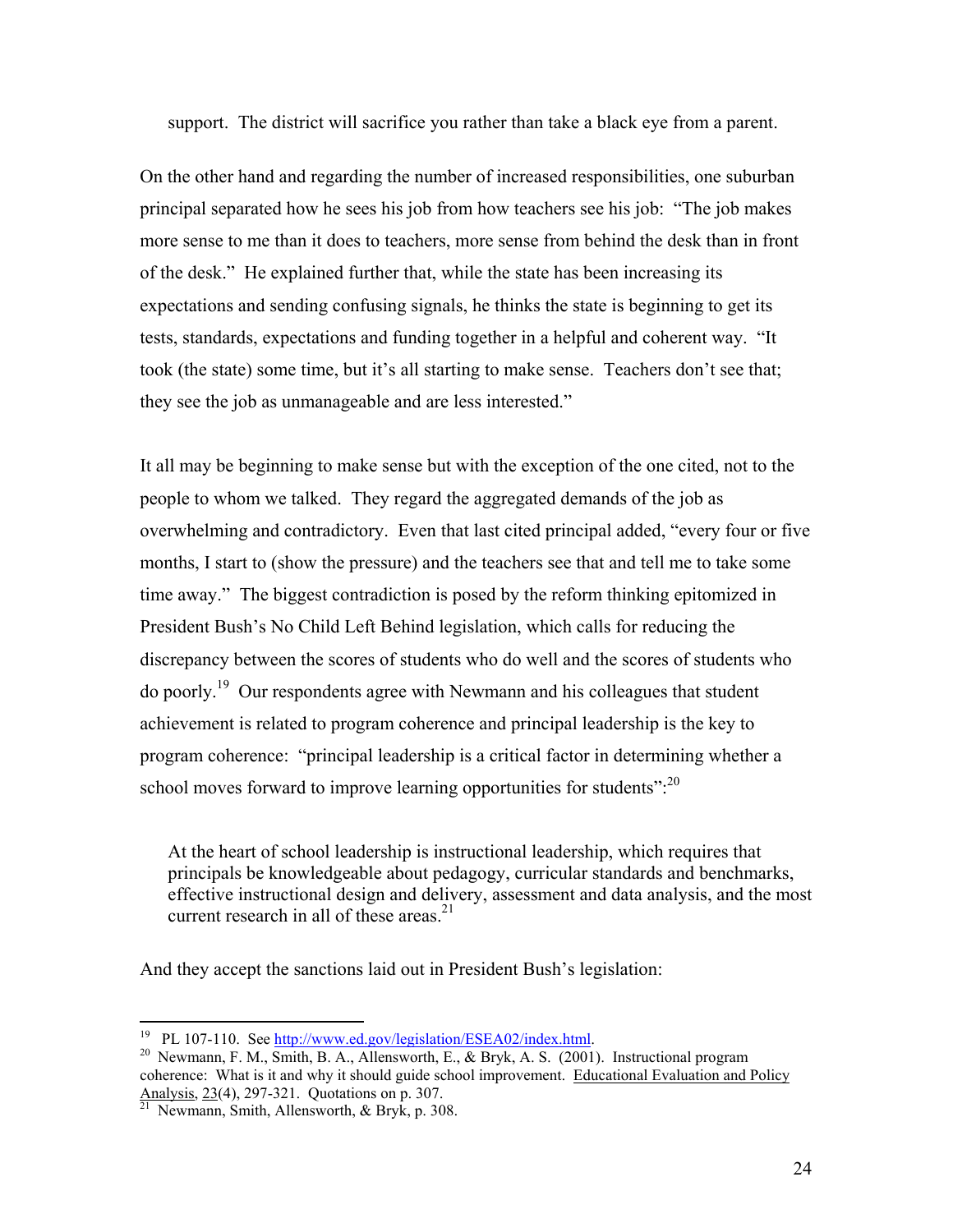Schools (receiving Title I funds) that fail to meet (expectations) must take corrective actions including replacing school staff, implementing a new curriculum, decreasing management authority . . .(and) state takeover of operations, major restructuring, students transferring to a higher performing public school, etc.<sup>22</sup>

So the problem is not reform, the logic of reform, or the place of the principal in reform. The problem is that there is little coherence between the suggested reforms and the more immediate tasks of running the school, monitoring the students, and attending to parents, whom our respondents say are less interested in test scores than in the way the school treats their child. "The parents come to conferences and they have two questions: 'Does this teacher like my kid?' and 'Do I like this teacher?'" In a school with some of the highest MEAP scores in the state, the principal "spends most of my time with parents attending to their questions and requests." In an urban junior high, the principal says, "The parents want their kid to do a little better than they did. If that means staying in high school longer, that's what they want." An urban district, administrators say, "What the parents want is their kid to have a good experience." "What do the parents want? They want to know the kid is treated well." A superintendent put the principal expectations plainly: "The community wants the halls clean, the kids in order, the grounds picked up, the place running smoothly."

All of which means principals have to choose between spending time on instruction or spending time on with community, parents, and students. According to our respondents, they chose the latter: "When it comes to a choice between assisting a teacher and dealing with the student, the choice is always to assist the student." And even those that accept the logic are critical of the way it is operationalized.

I've had teachers work on things that turned out to not of any value. . . . because the whole program changed. Now it's changed again. . . We put all this time and energy into MEAP testing and we get back useless data. . . . I have so much trouble justifying the energy and money that goes into (MEAP) and what we get in return. There should be a connection between testing and what they kids are going to be expected to do. . . . Students had to read three passages about being a victim and them

<span id="page-25-0"></span><sup>&</sup>lt;sup>22</sup> Education Commission of the States. (2002). "No State Left Behind": The Challenges and Opportunities of ESEA 2001. Boulder, CO: ECS, p. 19.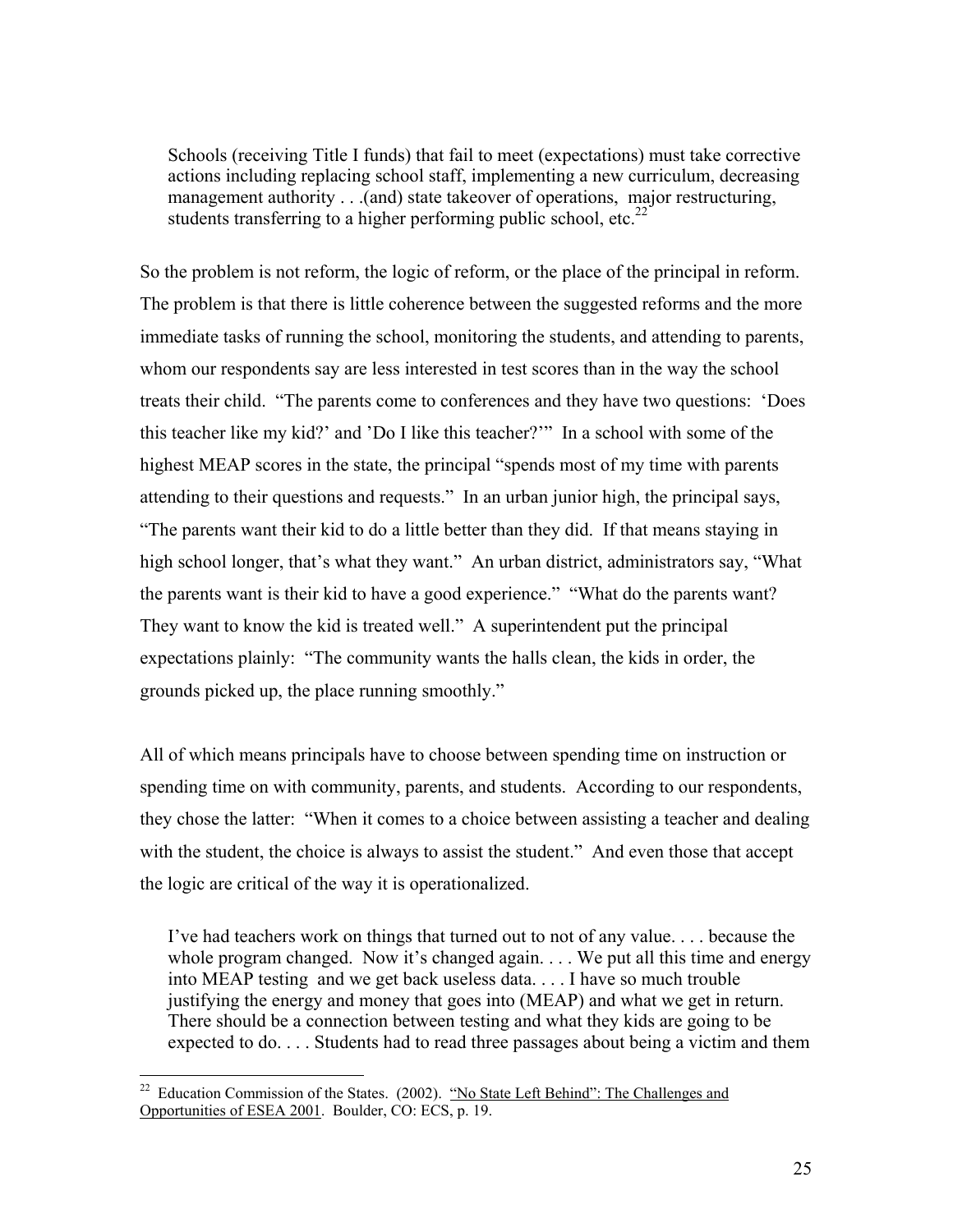write their piece about being a victim. Two hours. I asked a question at a state focus group. "When have any of you ever had to write about being a victim of your employer?"

And some say they cannot implement the reforms that they are charged with implementing.

When that door gets shut and that classroom starts the teachers have to make the decision. . . . and I could show you how we have increased student achievement, but there is still some crap going on. . . . I don't know what some of those teachers are teaching. Do I have control? Yes and no. I think I have control because kids know my expectations. But teachers close their doors and do whatever they want.<sup>[23](#page-26-0)</sup>

President Bush and the state authorities want no child left behind. The community wants a clean, orderly and smooth running organization, and the parents – armed by their child's foundation grant, choice and charter -- want their children treated well. Principals are in the middle. Attend to the building management and the parents or lose students. Attend to scores or lose your job, or see the school closed or reconstituted. For the purposes of this paper, the overlapping --sometimes-conflicting -- obligations make the job more burdensome and less appealing to teachers who might otherwise apply.

## **Conclusion**

Our topic was the decline in the number of people willing to become principals. Our sample was small but their responses were consistent with one another and consistent with larger and national studies. Consistency is an indicant of reliability, and reliability is an indicant of validity. Even with a small sample, we believe that our findings are reasonably accurate. So let us summarize.

Is there is decline in the number of applications for the principal-ship? Yes. Does that mean an absence of people available and willing to take the positions? No, but it means school boards and superintendents have to be more creative and diligent in their efforts to attract and retain good people. And from what we learned, they are doing that.

<span id="page-26-0"></span> $23$  Stephen, p. 292.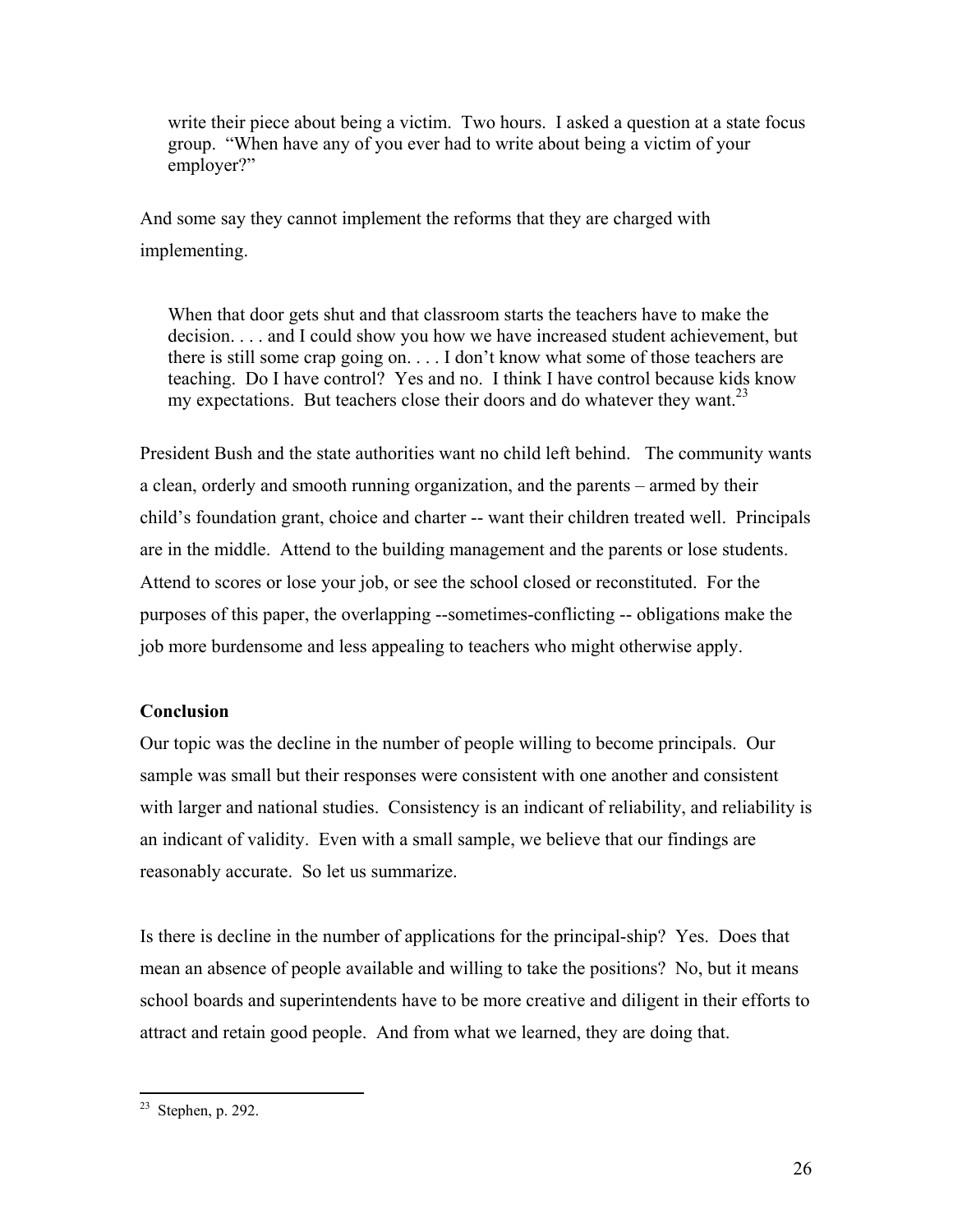But even with their increased efforts, there are fewer applicants. For that, our respondents provide three overlapping explanations. First, administrators work more days and more hours in a day, and the pay differential is not sufficient to attract teachers who are already in dual income and child rearing situations. Second, teachers are better paid, better treated, and more satisfied with their positions than they were in former times. Not only have their pay and opportunities for extra income increased, they have opportunities for job-mobility and job-enlargement inside their teaching positions. Third is the increased pressure, including increased time demands, placed on principals by governments (state and federal), by parents, and by the inconsistencies among the demands. Potential applicants see that principals are in more demanding, more difficult and less attractive positions and so they decline to apply. With all of that in mind, let us make four suggestions.

- l. School districts have to invest more in finding, training, and keeping administrators. Increasing the pay differential will help but not that much for senior teachers. Younger people may be the answer. Districts should be encouraged to work with intermediate districts and area universities in identifying and recruiting principals. Administrative internships, run in conjunction with university degree programs, are an important part of the effort.
- 2. Perhaps Michigan the only state that does not require administrative certification might empower some panel to examine the aggregated expectations to see if principals can realistically do what is asked. And rather than simply lobbing new expectations (with accompanying threats) at and onto the principalship, that panel might consider the possibilities and limits of the position.
- 3. Whatever happens, university preparation programs have to be oriented to the new expectations. Principals simply have to know more to do their jobs and universities selling administrative degrees should take steps to make sure the knowledge is available and applicable. This will mean making sure that faculty in higher education are aware of the changing nature of the job.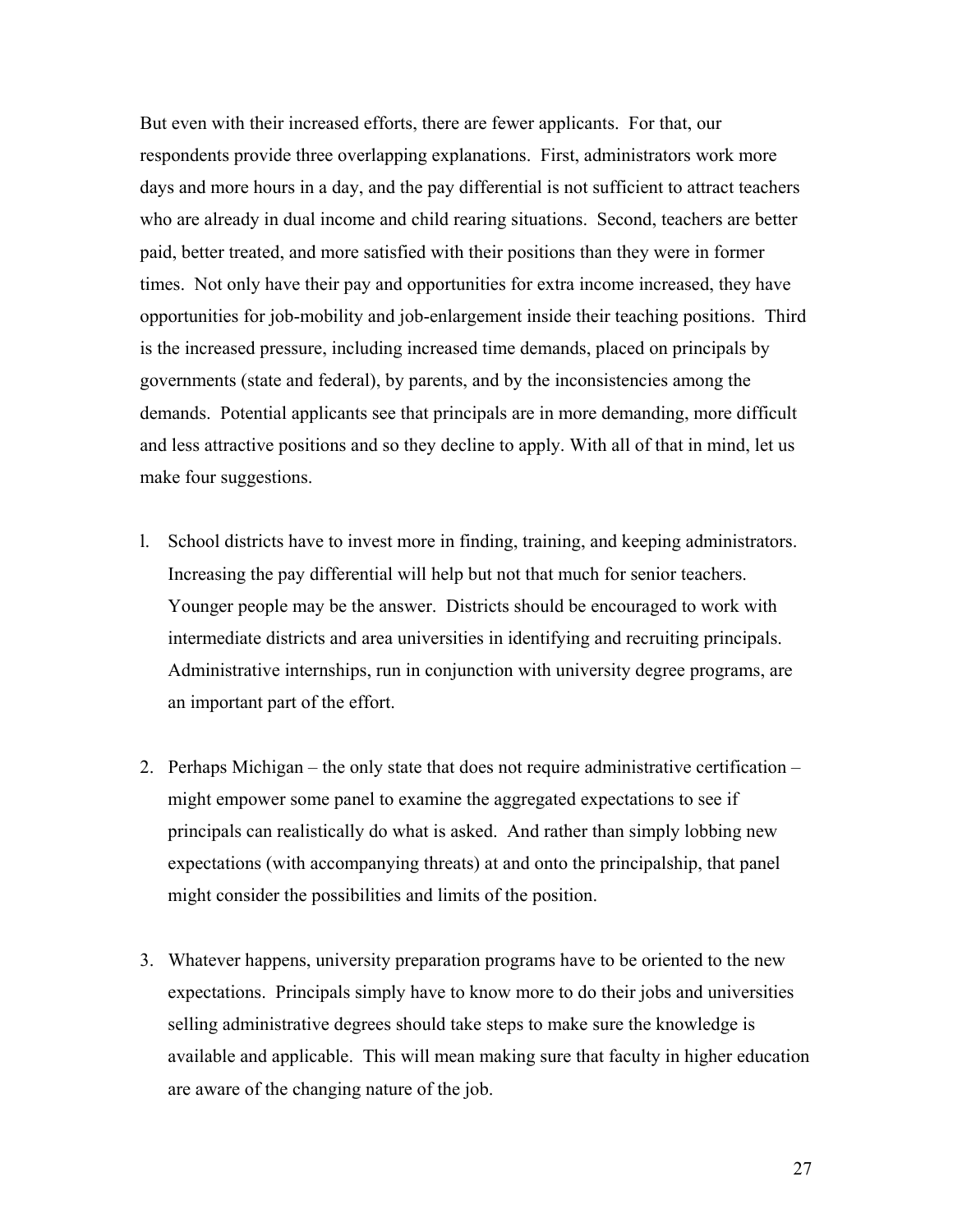4. It may be that a different organizational structure be considered for schools. While management of the organization should not be separated from curricular leadership, the sum of the expectations thrust upon the principal seems, from this and other studies, to be becoming excessive. Perhaps the principalship should be added to the list of elements examined by educational researchers.